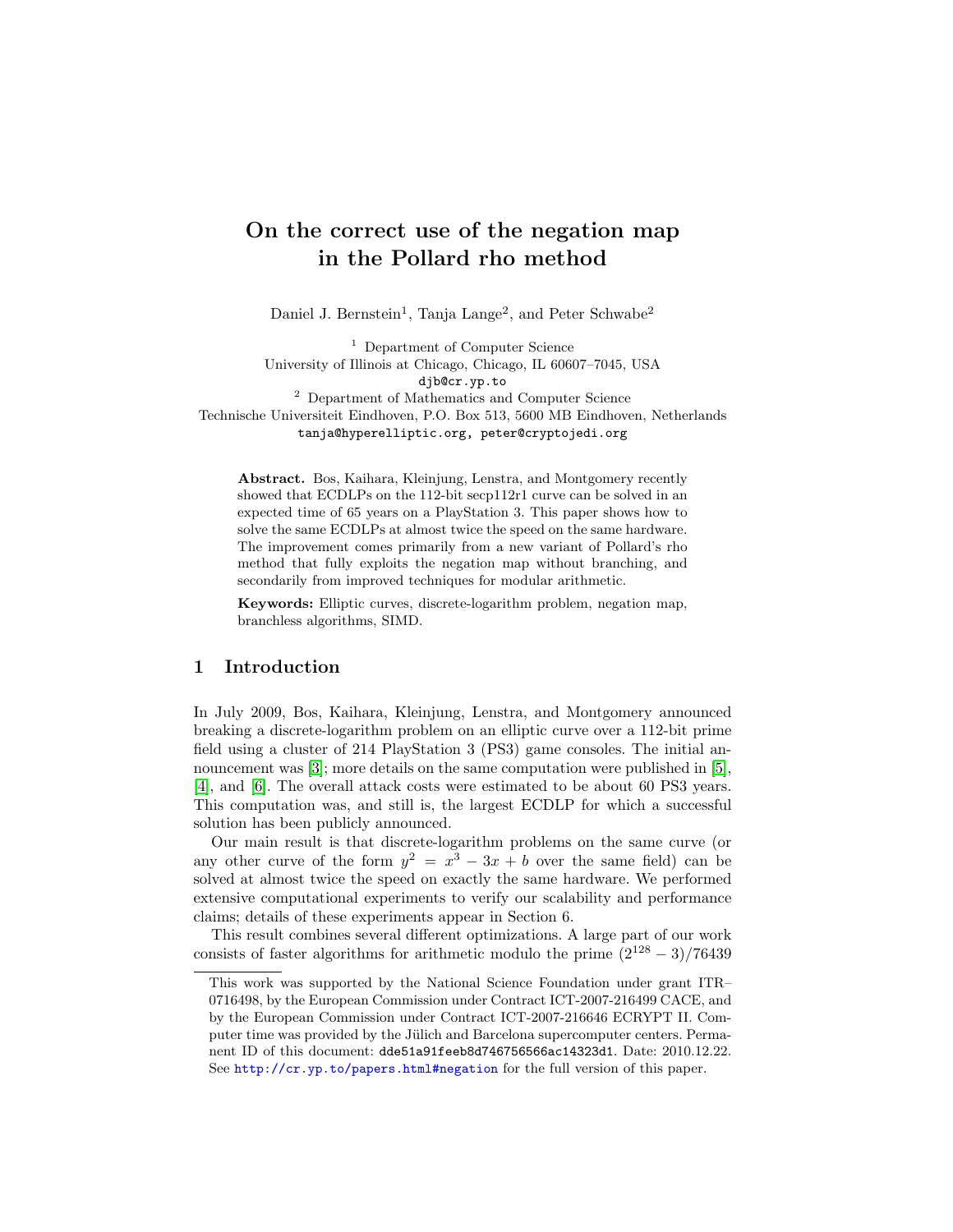that defines this field; these algorithms use a different approach from the previous papers, and we describe this approach in detail. We also introduce several smaller refinements in rho computations, often co-designing our choice of iteration function with our lower-level optimizations. However, the largest part of ation function with our lower-level optimizations. However, the largest part of our improvement, gaining a factor of almost  $\sqrt{2}$ , comes from careful use of the negation map.

<span id="page-1-0"></span>The conventional wisdom is that the negation map has been known for ten The conventional wisdom is that the negation map has been known for ten<br>years and trivially gains a factor of  $\sqrt{2}$ . However, [\[3\]](#page-17-0) said "We did not use the common negation map since it requires branching and results in code that runs slower in a SIMD environment." SIMD (single instruction, multiple data) is a critical feature of modern CPU designs, including the Cell processor used in the PS3.

<span id="page-1-1"></span>Similarly, [\[5\]](#page-17-1) said that the benefit of negation was outweighed by "the conditional branches required to check for fruitless cycles." The paper [\[6\]](#page-17-3) observed that most of the negating rho algorithms stated in the literature were nonfunctional (i.e., had negligible chance of succeeding in the claimed amount of time); considered a huge array of 126 different combinations of negation options; and concluded that the best option did save time for non-SIMD architectures, and concluded that the best option did save time *for non-SIMD* architectures,<br>but with a speedup far below  $\sqrt{2}$ . The paper continued to dispute the possibility of a negation speedup for SIMD architectures:

<span id="page-1-2"></span>If the Pollard rho method is parallelized in SIMD fashion, it is a challenge to achieve any speedup at all. ... Dealing with cycles entails administrative overhead and branching, which cause a non-negligible slowdown when running multiple walks in SIMD-parallel fashion.  $\ldots$  [This] is a major obstacle to the negation map in SIMD environments.

This paper resolves this dispute by explaining how to use the negation map without branching and without significant overhead handling cycles. We demonwithout branching and without significant overhead nandling cycles. We demonstrate a speedup very close to  $\sqrt{2}$  on the PS3. We comment that the speedup strate a speedup very close to  $\sqrt{2}$  on the PS3. We com<br>on non-SIMD architectures would be even closer to  $\sqrt{2}$ .

## 2 Review of Pollard's rho method

This section gives an overview of Pollard's rho method. In this paper we will use this method to compute discrete logarithms on elliptic curves but the first subsections apply to any finite cyclic group  $G = \langle P \rangle$  and  $Q \in G$ . Computing the discrete logarithm of  $Q$  to the base  $P$  means computing an integer  $k$  such that  $Q = kP$ . The integer k is unique modulo  $\ell$  where  $\ell$  is the order of P; we assume for simplicity that  $\ell$  is an odd prime.

The generic rho method. Pollard's rho method [\[17\]](#page-18-0) is a low-memory algorithm that finds a discrete logarithm by finding a collision in the map

<span id="page-1-3"></span> $(a, b) \mapsto aP + bQ$  where  $a, b \in \mathbb{Z}$ .

Finding a collision usually reveals the discrete logarithm  $k$  of  $Q$  to the base  $P$ : if  $aP + bQ = a'P + b'Q$  and  $b \not\equiv b' \pmod{\ell}$  then  $k \equiv (a - a')/(b' - b) \pmod{\ell}$ .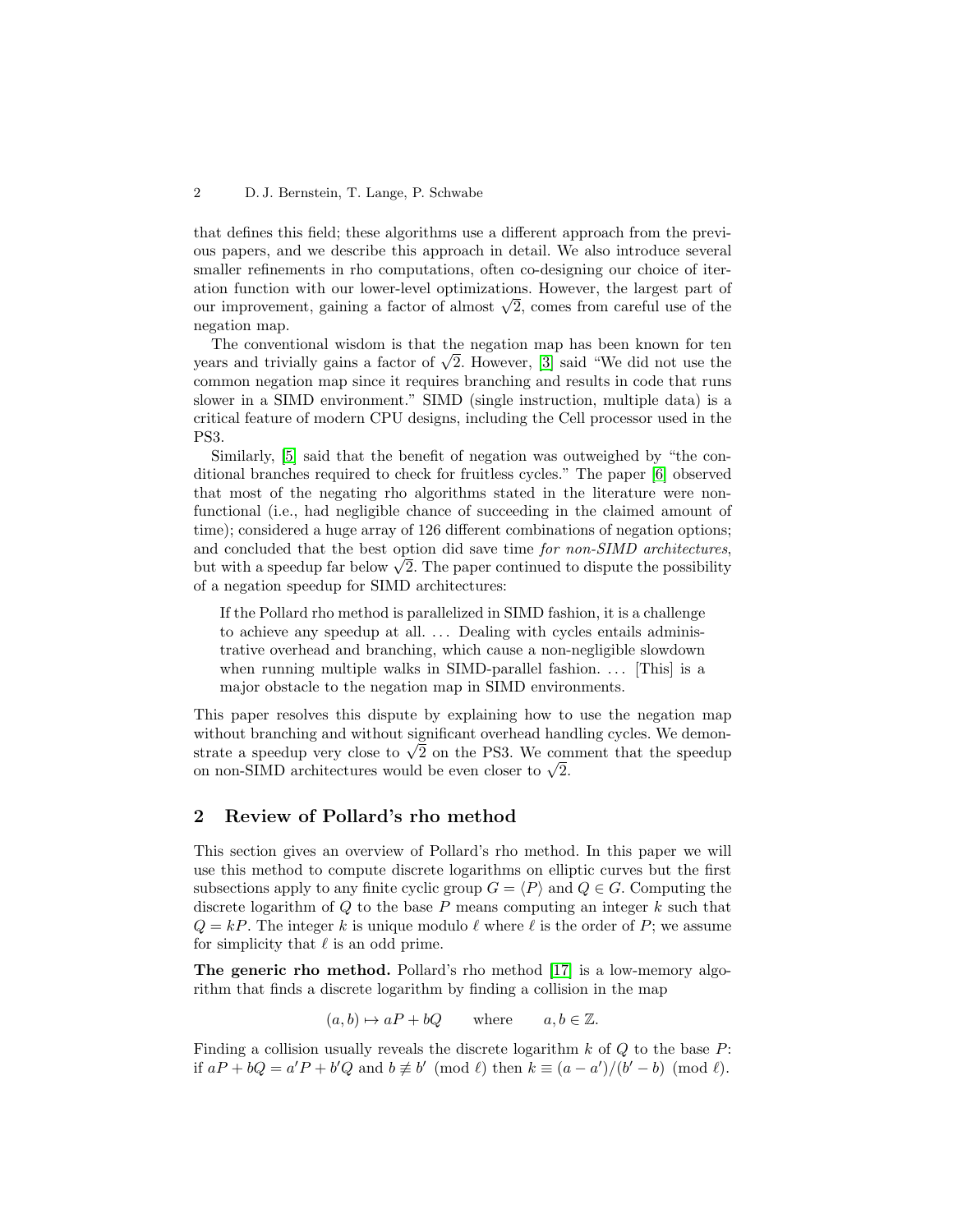A generic way to find this collision is to iterate this function. Define maps a and b from  $\langle P \rangle$  to Z and compute  $W_{i+1} = f(W_i) = a(W_i)P + b(W_i)Q$ , starting from some initial combination  $W_0 = a_0 P + b_0 Q$ . If any  $W_i$  and  $W_j$  collide then also  $W_{i+1} = W_{j+1}, W_{i+2} = W_{j+2}$ , etc. This means that the sequence enters a cycle. This can be detected efficiently using, e.g., Floyd's cycle-finding method.

If the functions  $a(R)$  and  $b(R)$  are random modulo  $\ell$  then the iterations perform a random walk in  $\langle P \rangle$ . The random walk can be modeled as drawing objects with repetition from an urn containing  $\ell$  elements. A collision corresponds to drawing the same element twice. A standard birthday-paradox calculation implies that a collision occurs after approximately  $\sqrt{\pi \ell/2}$  iterations on average.

Use of group automorphisms. If the functions  $a$  and  $b$  are chosen such that  $f(W_i) = f(-W_i)$  then the walk is actually defined on equivalence classes under  $\pm$ . There are only  $\lceil \ell/2 \rceil$  different classes. This reduces the average number of  $\pm$ . There are only  $\lfloor \ell/2 \rfloor$  different classes.<br>iterations by a factor of almost exactly  $\sqrt{2}$ .

More generally, Pollard's rho method can be combined with any easily computed group automorphism  $\sigma$  of small order. One chooses a and b so that  $f(W_i) = f(\sigma(W_i)) = f(\sigma^2(W_i)) = \cdots$ . The walk is then defined on equivalence classes under the automorphisms, reducing the average number of iterations accordingly. However, for most elliptic curves the only easily computed group automorphism of small order is the negation map.

<span id="page-2-0"></span>The parallel rho method. To spread the computations in Pollard's rho method across multiple computers one replaces the long walk by a collection of short walks, as proposed by van Oorschot and Wiener in [\[16\]](#page-18-1). Some fixed subset of  $\langle P \rangle$  is declared to be the set of distinguished points. Whenever a walk reaches a distinguished point it reports this to a central server and the server stores the distinguished point along with the values for a and b. If two walks reach the same distinguished point the server notices a collision.

This parallelization requires the server to receive, store, and sort all distinguished points. Tradeoffs are possible. If distinguished points are chosen to be rare then a small number of very long walks will be performed, reducing the number of distinguished points sent to the server but increasing the delay before a collision is recognized. If distinguished points are frequent then many shorter walks will be performed.

Additive walks. The generic rho method described above requires two scalar multiplications for each iteration. One can merge the two scalar multiplications into a 2-scalar multiplication, and further merge the 2-scalar multiplications across several parallel iterations, to reduce the number of group additions required for each iteration; but it is much simpler to use an *additive walk*, requiring only one addition for each iteration.

An additive walk is defined as  $W_{i+1} = f(W_i) = W_i + R_{h(W_i)}$ . Here h maps from  $\langle P \rangle$  to  $\{0, 1, \ldots, r - 1\}$ , and  $R_0, R_1, \ldots, R_{r-1}$  are precomputed as known combinations of P and Q: say  $R_j = c_j P + d_j Q$  for each  $j \in \{0, 1, ..., r - 1\}$ . One then also knows that  $W_i = a_i P + b_i Q$ , where a and b are defined recursively as follows:  $a_{i+1} = a_i + c_{h(W_i)}$  and  $b_{i+1} = b_i + d_{h(W_i)}$ .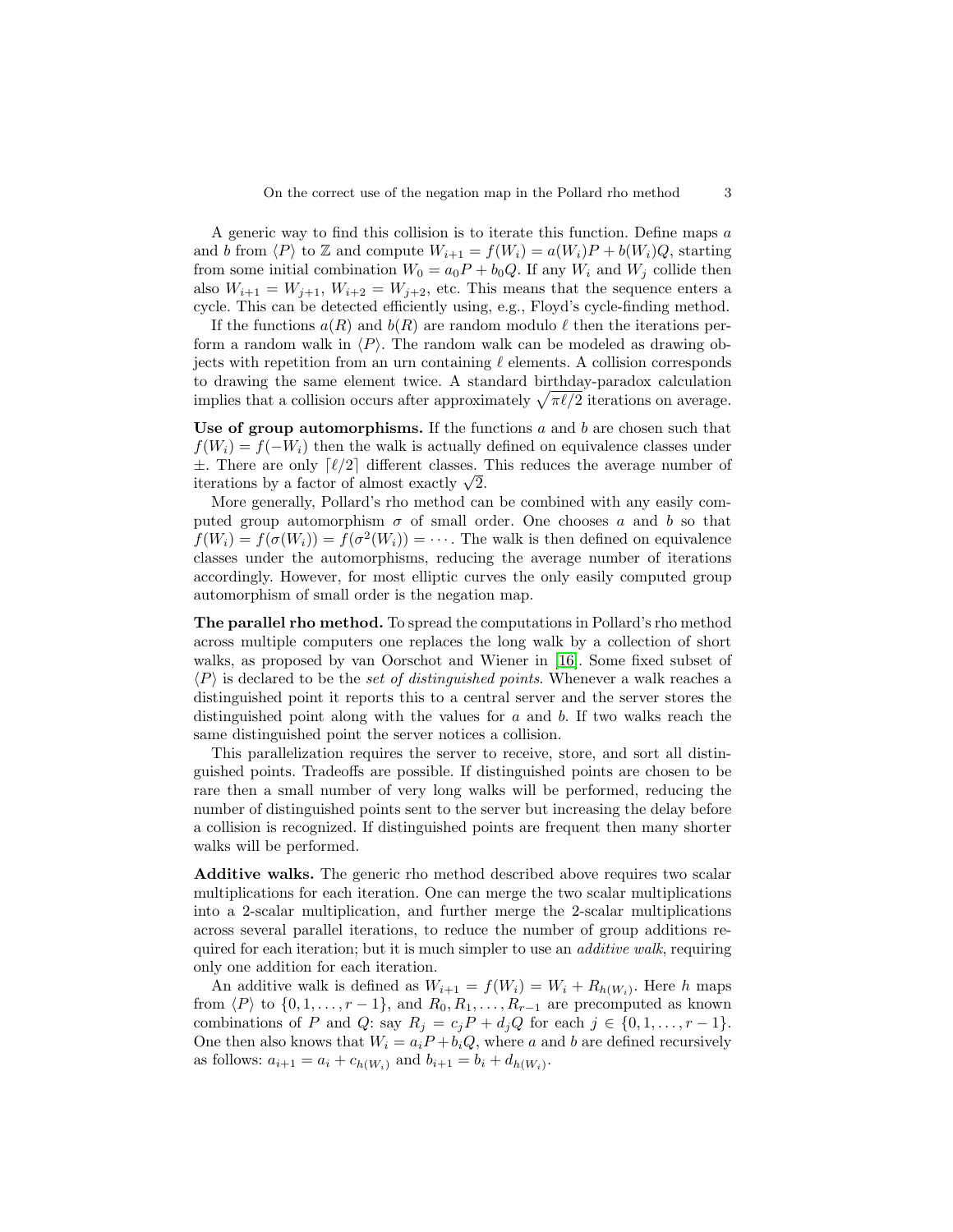Additive walks have disadvantages. The walks are noticeably nonrandom and need more iterations than the generic rho method to find a collision. This effect disappears as r grows, but if r is large then the precomputed table  $R_0, \ldots, R_{r-1}$ does not fit into fast memory. Additive walks also have trouble with automorphisms; see the discussion of fruitless cycles below.

<span id="page-3-2"></span>Pollard's original proposal was to use  $r = 3$ . Instead of 3 different precomputed points, Pollard mixed 2 points with a doubling  $W_{i+1} = 2W_i$ ; note that Pollard was computing discrete logarithms in multiplicative groups, where a doubling (i.e., a squaring) is faster than a general addition (i.e., a multiplication). Experiments by Teske in [\[21\]](#page-18-2) showed that larger values of r, such as  $r = 20$ , are much closer to random walks. A general heuristic due to Brent and Pollard implies that nonrandomness slows down this type of walk by a factor  $\sqrt{1 - 1/r}$ ; for further discussion of such heuristics see, e.g., [\[1\]](#page-17-4).

<span id="page-3-0"></span>Eliminating coefficients. In all of the discrete-logarithm computations described above, coefficients  $a_i, b_i$  are stored and used to compute the final discrete logarithm. In the parallel rho method these coefficients are communicated along with each distinguished point sent from a client to the server. Computing these coefficients in additive walks requires each client to implement arithmetic modulo  $\ell$  or at least to allocate space for counters to keep track of how often each  $R_j$  is used.

<span id="page-3-1"></span>An alternative approach, introduced recently as part of the ECC2K-130 attack [\[1\]](#page-17-4), eliminates the coefficients  $a_i$  and  $b_i$ . Clients compute  $W_i$  without keeping track of  $a_i$  and  $b_i$ . When a client encounters a distinguished point  $W_i$ , it reports the point (or a hash of the point) along with a seed identifying the start of the walk, and then starts a new walk. This saves code in the clients, storage in the clients, communication between the clients and the server, and storage on the server. When the server encounters a collision, it recomputes the two walks involved in the collision, starting from the same seeds but now computing  $a_i$  and  $b_i$ . This is done only rarely, ideally just once.

Fruitless cycles. Fast negation on elliptic curves reduces the number of iter-**Fruitiess cycles.** Fast negation on emptic curves reduces the number of iterations in the generic rho method by a factor  $\sqrt{2}$ , as discussed above. However, a non-negating additive walk is faster than a negating generic walk: the extra speed of each iteration in the non-negating additive walk outweighs the smaller number of iterations in the negating generic walk.

One might think that a negating additive walk combines the advantages of a small number of iterations and a very fast iteration function. It is easy to make a canonical choice  $|W_i|$  between  $W_i$  and  $-W_i$ ; to define  $h(W_i)$  as a function of  $|W_i|$ , so that  $h(W_i) = h(-W_i)$ ; and to define  $f(W_i) = |W_i| + R_{h(W_i)}$ . Then f is a walk on equivalence classes under  $\pm$ , and computing f takes only one addition.

The problem is that a negating additive walk does not behave randomly: it quickly enters short fruitless cycles. For example, if  $|W_{i+1}| = -W_{i+1}$  and  $h(W_{i+1}) = h(W_i)$  then  $W_{i+2} = f(W_{i+1}) = -W_{i+1} + R_{h(W_i)} = -(|W_i| +$  $R_{h(W_i)}) + R_{h(W_i)} = -|W_i|$  so  $|W_{i+2}| = |W_i|$ . One expects this to occur with probability  $1/(2r)$  at each step, and if it does occur then the walk enters a 2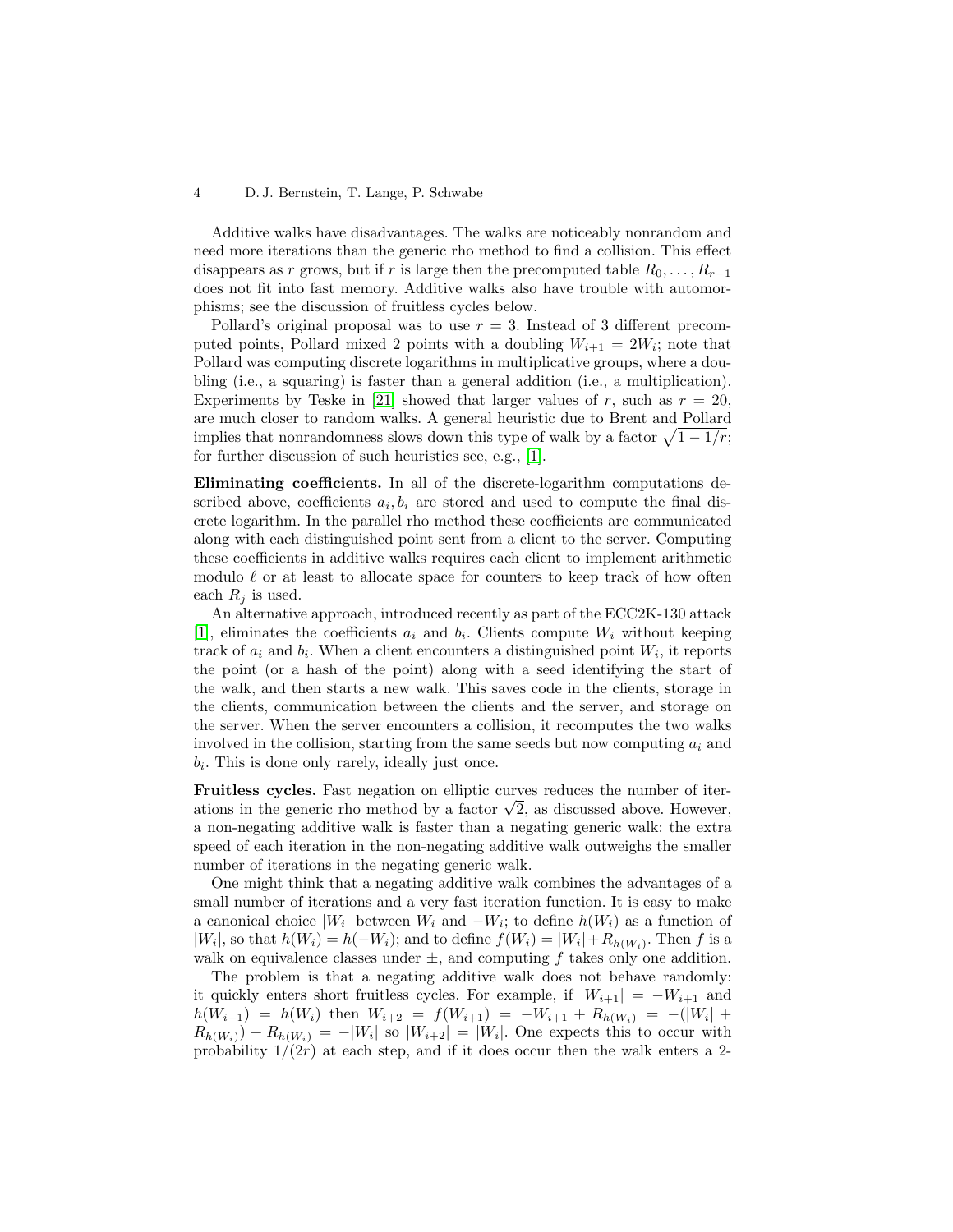cycle. Subsequent iterations will not proceed to a distinguished point; subsequent computations will be wasted.

<span id="page-4-2"></span>It is also possible to have fruitless cycles of larger lengths, although these are less frequent. Heuristics are given in [\[9\]](#page-17-5). Choosing a larger  $r$  reduces the chance of entering fruitless cycles, but for large-scale computations the cycles will occur and will occur frequently.

<span id="page-4-6"></span><span id="page-4-5"></span><span id="page-4-4"></span><span id="page-4-3"></span><span id="page-4-0"></span>There are many different attempts in the literature to work around this problem. The first proposals were introduced independently by Harley and Singer in [\[12\]](#page-18-3), Wiener and Zuccherato in [\[23\]](#page-18-4), and Gallant, Lambert, and Vanstone in [\[10\]](#page-17-6); further analyses appeared in [\[9\]](#page-17-5) and much more recently in [\[6\]](#page-17-3). A detailed review of these proposals appears in the full version of this paper. Some of the proposals are successful in eliminating fruitless cycles, but all of these proposals involve frequent conditional operations and, as stated in [\[6\]](#page-17-3), perform poorly in a SIMD environment.

## <span id="page-4-1"></span>3 How to use negation in Pollard's rho method

This section presents an efficient branchless negating rho algorithm to compute elliptic-curve discrete logarithms. For simplicity we restrict to curves of the form  $y^2 = x^3 - 3x + b$  over large prime fields  $\mathbb{F}_p$ .

This algorithm uses, on average,  $(1 + o(1))\sqrt{\pi l/4}$  iterations for a group of prime order  $\ell$ , assuming standard heuristics; here  $o(1)$  means something that converges to 0 as  $\ell \to \infty$ . Each iteration uses 5 multiplications mod p, 1 squaring  $mod\ p$ , and an asymptotically negligible amount of extra work.

We emphasize that we use a *branchless* sequence of iterations, always performing the same operations in the same order. This is of theoretical interest: any bounded-time algorithm can be made branchless by standard conversions, but these conversions usually lose efficiency. This is also of practical interest: the algorithm is well suited for modern SIMD CPUs such as the Cell CPU in the PS3, as discussed in subsequent sections of the paper.

We also emphasize that the number of iterations is  $(1 + o(1))\sqrt{\pi\ell/4}$ , not  $(1+o(1))\sqrt{\pi\ell/2}$ . We use the fast elliptic-curve negation map to save a factor  $(1 + o(1))\sqrt{\pi\ell/2}$ , we use the last emptic-curve negation map to save a factor of  $\sqrt{2}$ ; we do this without branching, and we do it with asymptotically zero compromise in iteration speed.

Eliminating fruitless cycles. We begin with the simplest type of negating additive walk stated in the literature. The walk starts at the point  $W_0 = |b_0 Q|$ where  $b_0$  is chosen randomly, and then computes  $W_1, W_2, \ldots$  by the rule  $W_{i+1} =$  $|W_i + R_{h(W_i)}|$ . Here  $|(x, y)|$  means  $(x, y)$  for  $y \in \{0, 2, 4, ..., p-1\}$  or  $(x, -y)$ for  $y \in \{1, 3, 5, \ldots, p-2\}$ ; the hash function h maps points to elements of  $\{0, 1, 2, \ldots, r - 1\}$ ; and the points  $R_0, R_1, \ldots, R_{r-1}$  are known multiples of P.

We modify this walk by *occasionally* checking for fruitless cycles of length 2. Specifically, for a sparse pattern of indices  $i$  discussed below, we change the definition of  $W_i$  as follows. After computing  $W_{i-1}$ , we check whether  $W_{i-1}$  $W_{i-3}$ . In the common case that  $W_{i-1} \neq W_{i-3}$ , we define  $W_i = W_{i-1}$ . In the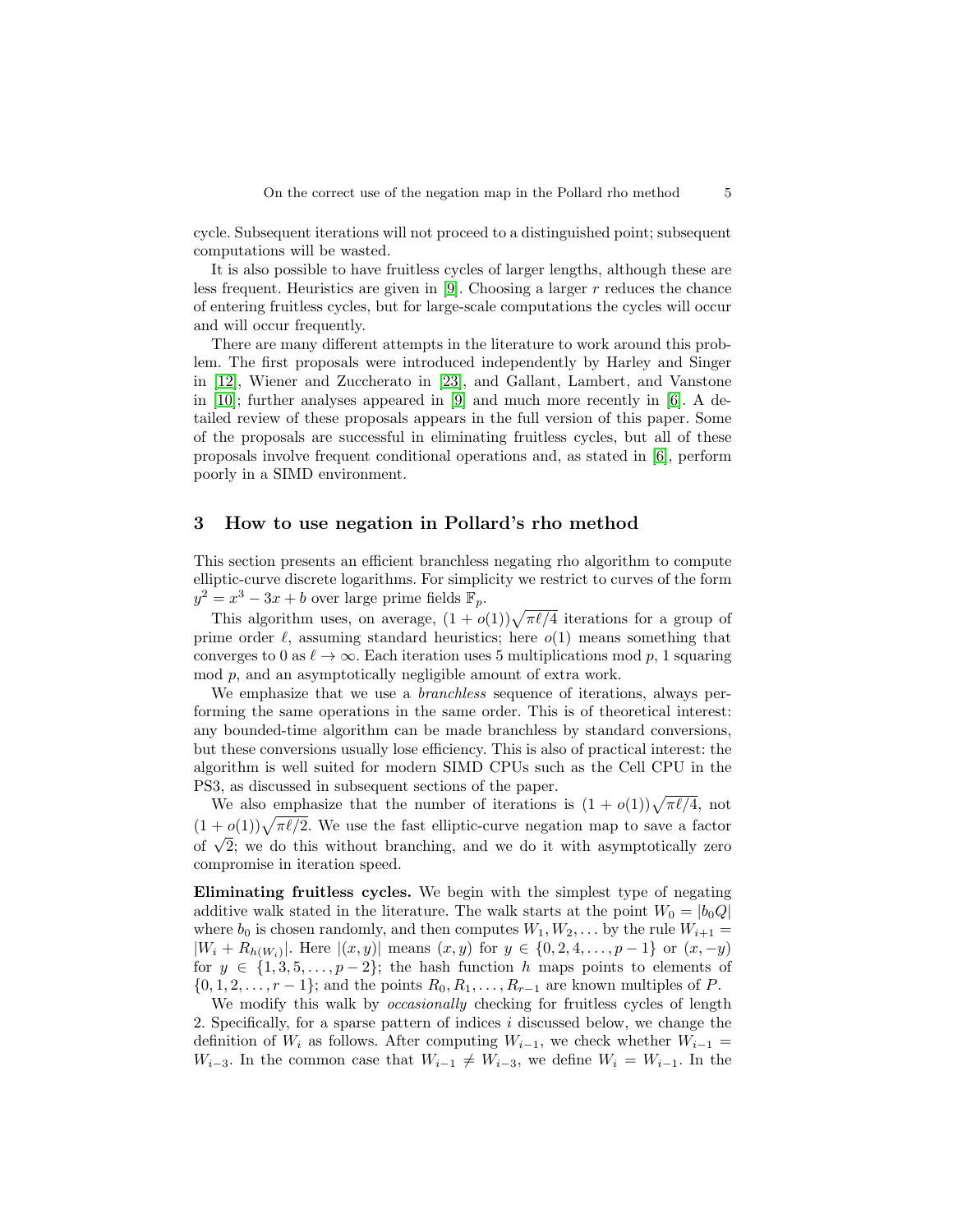unusual case that  $W_{i-1} = W_{i-3}$ , we define  $W_i = |2 \min\{W_{i-1}, W_{i-2}\}|$ , where min means lexicographic minimum and 2 means doubling.

We further modify this walk by occasionally, with even lower frequency, checking for fruitless cycles of length 4. Specifically, for an even more sparse pattern of indices i discussed below, we redefine  $W_i$  as  $W_{i-1}$  if  $W_{i-1} \neq W_{i-5}$ , and we redefine  $W_i$  as  $|2 \min\{W_{i-1}, W_{i-2}, W_{i-3}, W_{i-4}\}|$  if  $W_{i-1} = W_{i-5}$ .

We continue with analogous modifications for fruitless cycles of lengths 6, 8, etc., up to the smallest even length that exceeds  $(\log \ell)/(\log r)$ .

Eliminating branches. The sequence of iterations described above might seem to include branches: a branch to replace y by  $-y$  if y is odd, for example, and a branch to conditionally compute  $W_i = |2 \min\{W_{i-1}, W_{i-2}\}|$ . However, one can easily simulate all of these branches by a straight-line program with negligible loss of efficiency, as described in the following paragraphs.

First,  $|(x, y)|$  is the same as  $(x,(1 - 2\epsilon)y)$  where  $\epsilon = y \mod 2$ . The implicit reduction modulo  $p$  here is not an asymptotic bottleneck: it takes linear time (even without branching), while all known multiplication algorithms take superlinear time. We prefer to make the implicit reduction explicit, computing  $|(x, y)|$ as  $(x, y + \epsilon(p - 2y))$ ; the addition and subtraction take linear time.

Second, we amortize min computations such as  $\min\{W_{i-1}, W_{i-2}, W_{i-3}, W_{i-4}\}\$ across all relevant iterations: after computing  $W_{i-3}$  we initialize a running minimum  $W_{\text{min}}$  as  $\min\{W_{i-4}, W_{i-3}\}\$ , then replace it with  $\min\{W_{\text{min}}, W_{i-2}\}\$  after computing  $W_{i-2}$ , then replace it with min{ $W_{\min}, W_{i-1}$ } after computing  $W_{i-1}$ . These computations are performed for only a small fraction of all indices  $i$ , so the loss of efficiency is negligible. See below for a more detailed cost analysis.

Third, we compute doublings such as  $D_i = 2 \min\{W_{i-1}, W_{i-2}, W_{i-3}, W_{i-4}\}$  $2W_{\text{min}}$  for all of the selected indices, whether or not the doublings will actually be used. We then compute  $W_i$  without branches by selecting between  $W_{i-1}$  and  $|D_i|$ , the same way that  $|(x, y)|$  selects between  $(x, y)$  and  $(x, -y)$ . The selection bit is the output of a branch-free comparison between  $W_{i-1}$  and  $W_{i-5}$ , or in general between  $W_{i-1}$  and  $W_{i-1-c}$  for detecting fruitless cycles of length c.

Note that each of these selections and comparisons takes linear time per iteration, and is therefore asymptotically negligible compared to a multiplication.

Eliminating inversions. The bottleneck in each iteration is now exactly one elliptic-curve operation: usually an elliptic-curve addition, but an elliptic-curve doubling for occasional iterations.

The standard formulas for elliptic-curve addition in affine coordinates are as follows. Let  $P = (x_1, y_1), R = (x_2, y_2)$  with  $x_1 \neq x_2$ . Then  $P + R = (x_3, y_3)$  where  $\lambda = (y_1 - y_2)/(x_1 - x_2), x_3 = \lambda^2 - x_1 - x_2, \text{ and } y_3 = \lambda (x_1 - x_3) - y_1.$  These formulas use 1 inversion, 2 multiplications, 1 squaring, and 6 subtractions. The formulas for a doubling, where  $R = P$ , are very similar; only the computation of  $\lambda = 3(x_1^2 - 1)/(2y_1)$  is different. We ignore, without further comment, the extraordinarily unlikely event that  $R = -P$ .

Inversions are the most expensive operations in finite fields. Standard practice in rho computations is to perform  $m$  independent walks in parallel, and to use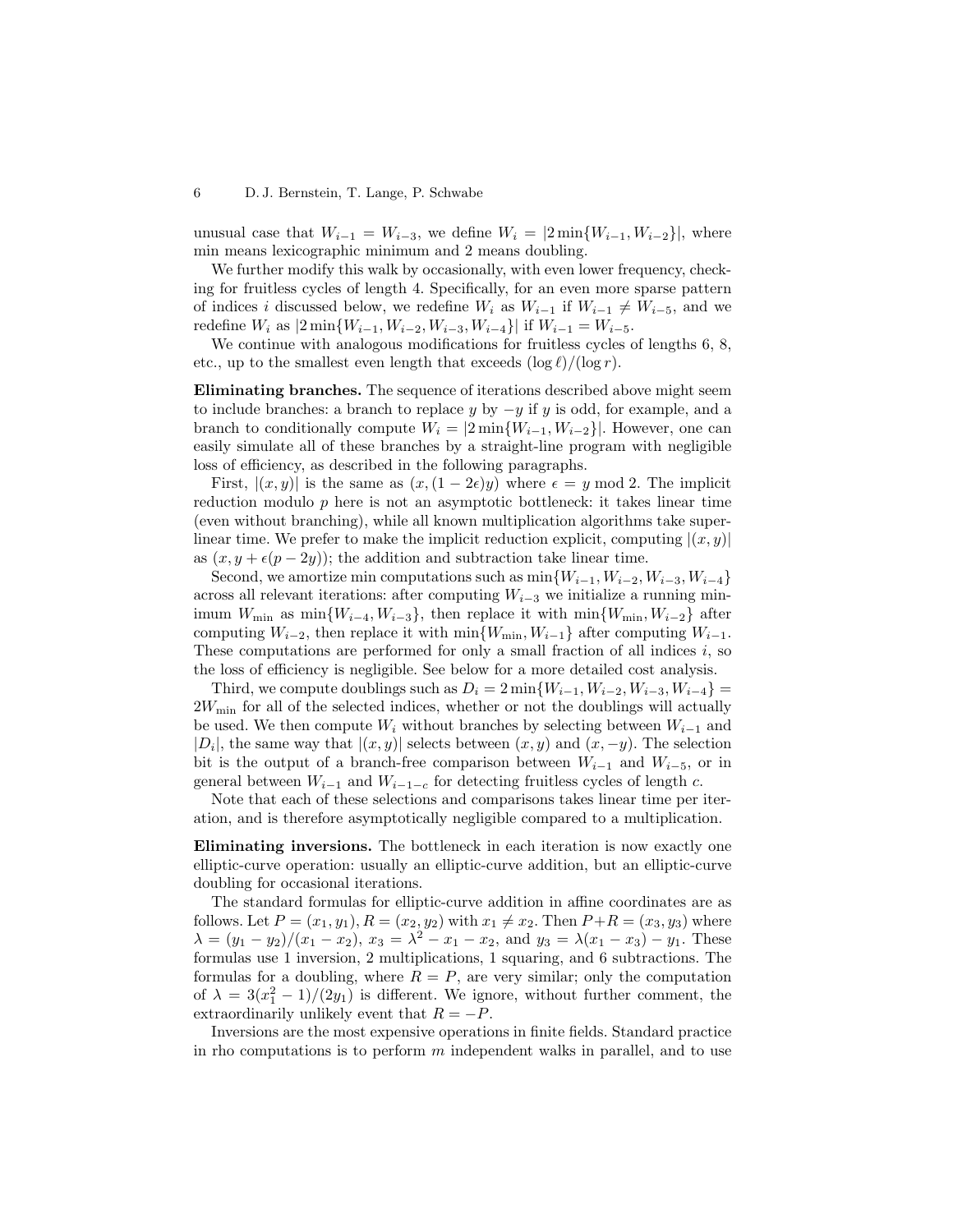<span id="page-6-0"></span>Montgomery's trick [\[15\]](#page-18-5), which computes a batch of m inversions using just 1 inversion and  $3(m-1)$  multiplications.

We choose a branchless inversion method, specifically computing the  $(p-2)$ nd power using  $O(\lg p)$  multiplications. We then choose m to grow asymptotically more quickly than lg p: in other words,  $\lg p \in o(m)$ . A batch of m elliptic-curve additions then costs  $5m - 3$  multiplications, m squarings, 6m subtractions, and 1 inversion. The subtractions and inversion are negligible, so each elliptic-curve addition costs 5 multiplications and 1 squaring.

A batch of m elliptic-curve doublings is slightly more expensive (costing  $m$ extra squarings), but occurs for only a small fraction of iterations, as discussed below. Each iteration therefore uses 5 multiplications and 1 squaring.

Analysis and optimization. Fruitless cycles of length 2 appear with probability approximately  $1/(2r)$ . These cycles persist after they appear, wasting subsequent iterations (in the sense that new points and new collision opportunities do not occur), until we check for them. If we check every w iterations then we expect a cycle to appear with probability approximately  $w/(2r)$ , and for it to waste approximately  $w/2$  iterations on average if it does appear.

This does not mean that  $w$  should be chosen as small as possible. If a cycle has not appeared then checking for it wastes an iteration. The overall loss is approximately  $1 + w^2/(4r)$  iterations out of w. To minimize the quotient  $1/w +$  $w/(4r)$  we take  $w \approx 2\sqrt{r}$ .

More generally, fruitless cycles of small length  $2c$  appear with probability approximately proportional to  $1/r^c$ , so the optimal checking frequency is approximately proportional to  $1/r^{c/2}$ . The loss here rapidly disappears as c increases.

To summarize, fruitless cycles slow down this algorithm by a factor  $1 +$  $\Theta(1/\sqrt{r})$ . This negation overhead  $\Theta(1/\sqrt{r})$  is on a larger scale than the overhead  $\Theta(1/r)$  from the nonrandomness of r-adding walks, but both overheads become asymptotically negligible if r is chosen so that  $r \to \infty$  as  $p \to \infty$ .

As an illustration of these optimizations, our PS3 software takes  $r = 2048$ , checks for 2-cycles every 48 iterations, and checks for larger cycles much less frequently. To simplify the software we unify the checks for 4-cycles and 6-cycles into a check for 12-cycles every 49152 iterations. If we had instead taken  $r = 512$ then we would have checked for 2-cycles every 24 iterations. In general, the  $\sim$  (1)  $\Theta(1/\sqrt{r})$  asymptotic means that the negation overhead approximately doubles when the table size is reduced by a factor of 4.

Storage reduction. The storage overhead for detecting and escaping a fruitless cycle consists of storing  $W_{\min}$  and  $W_{i-1-c}$ . For the latter it is enough to store one of the coordinates.

We further reduce storage by avoiding having all iterations check for cycles at the same time. For example, with a batch of 224 iterations running in parallel, we have just 14 iterations checking for 2-cycles and consuming extra space. All iterations perform 2 addition steps, and then these 14 iterations perform a masked doubling while the remaining 210 iterations perform another addition. We then rotate the batch so that the next 14 iterations check for 2-cycles.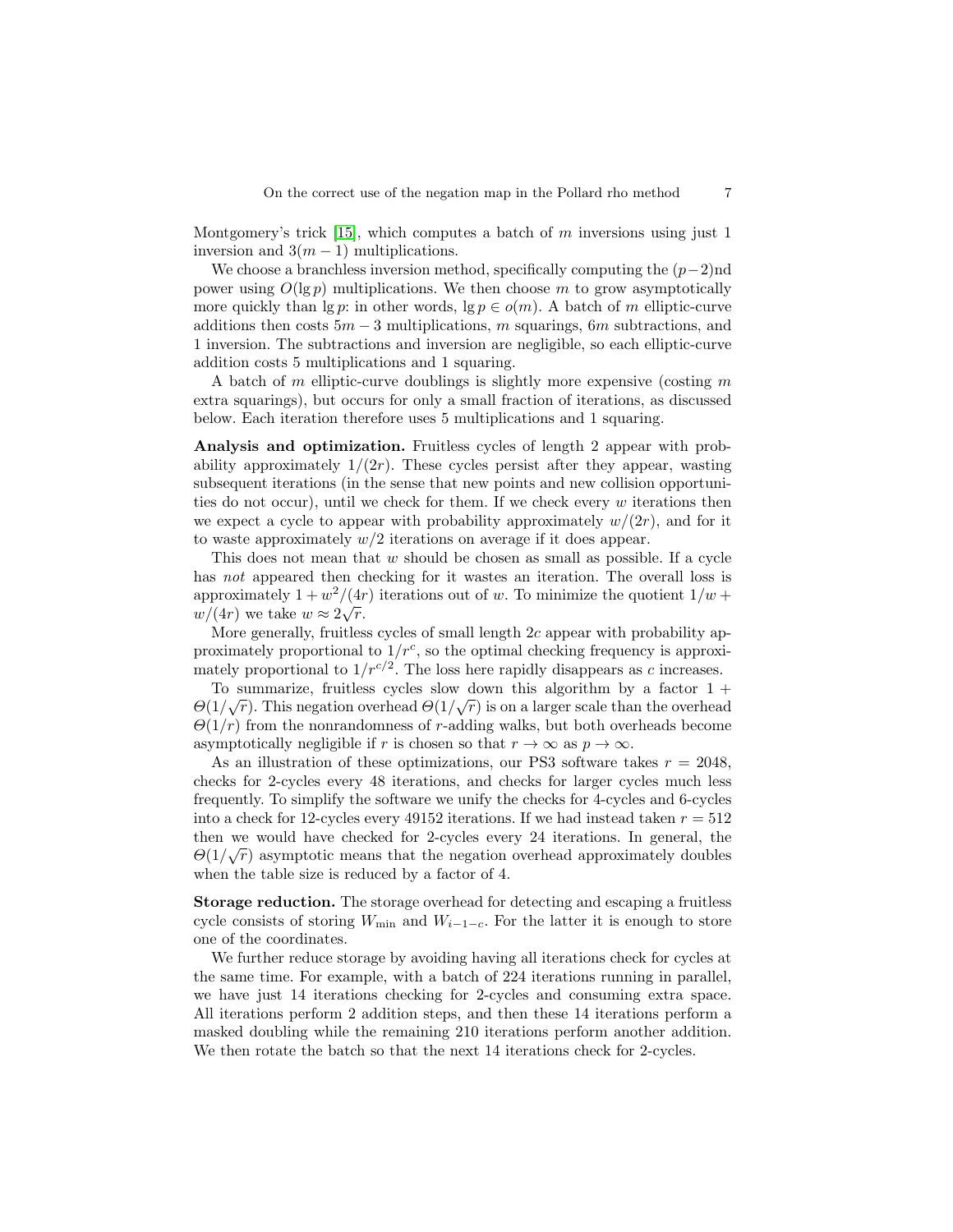## 4 Low-cost arithmetic in  $\mathbb{Z}/(2^{128}-3)$

Elements of the prime field  $\mathbb{F}_p$ , where  $p = (2^{128} - 3)/76439$ , can be represented redundantly as elements of the ring  $\mathbb{Z}/(2^{128}-3)$ . Instead of reducing sums and products modulo p one reduces them modulo  $2^{128} - 3$ . This representation requires about 15% more space per field element, but the sparsity of  $2^{128}-3$  makes reductions much faster.

<span id="page-7-4"></span>The prime  $p$  was chosen with this small sparse multiple precisely to allow this speedup for cryptographic operations on the secp112r1 curve; see [\[7,](#page-17-7) page 3, bottom, and page 6, bottom]. The same type of redundant representation can of course also be used by the cryptanalyst attacking the ECDLP on secp112r1, as in [\[3\]](#page-17-0), [\[5\]](#page-17-1), [\[4\]](#page-17-2), and this paper. The critical problem is then to perform fast arithmetic modulo  $2^{128} - 3$ .

<span id="page-7-3"></span><span id="page-7-2"></span><span id="page-7-0"></span>This section explains how to efficiently decompose multiplications and squarings modulo  $2^{128} - 3$  into operations on 16-bit integers and 32-bit integers. Here a b-bit integer is an integer in the interval  $[-2^{b-1}, 2^{b-1} - 1]$ . The next section applies this decomposition to the Cell, obtaining faster arithmetic than [\[3\]](#page-17-0) et al.

<span id="page-7-1"></span>Model of computation. This section uses a simplified model of computation that counts  $16 \times 16 \rightarrow 32$  multiplications and certain other operations. Specifically, algorithms in this section are branchless sequences of the following operations:

- multiplication:  $a, b \mapsto ab$  where  $a, b$  are 16-bit integers and ab is a 32-bit integer;
- multiply-add:  $a, b, c \mapsto ab + c$  where  $a, b$  are 16-bit integers and  $c, ab + c$  are 32-bit integers;
- 16-bit addition:  $a, b \mapsto a + b$  where  $a, b, a + b$  are 16-bit integers;
- 32-bit addition:  $a, b \mapsto a + b$  where  $a, b, a + b$  are 32-bit integers;
- 32-bit subtraction:  $a, b \mapsto a b$  where  $a, b, a b$  are 32-bit integers;
- 32-bit right shift by 12 bits:  $a \mapsto |a/2^{12}|$  where a is a 32-bit integer;
- 32-bit right shift by 13 bits:  $a \mapsto |a/2^{13}|$  where a is a 32-bit integer;
- 32-bit mask clearing 12 bits:  $a \mapsto 2^{12} |a/2^{12}|$  where a is a 32-bit integer; and
- 32-bit mask clearing 13 bits:  $a \mapsto 2^{13} |a/2^{13}|$  where a is a 32-bit integer.

We assign cost 1 to each of these operations, except that we assign cost 0.5 to the 16-bit addition operation. The next section explains how this cost model is related to PS3 speed.

Note that these operations are not defined for all pairs of inputs. For example, 32-bit addition is not permitted to add  $2^{30}$  to  $2^{30}$ , because  $2^{31}$  is too large to be a 32-bit integer. One could of course define an extended 32-bit addition operation that handles all cases, working modulo  $2^{32}$  to handle overflows, but there are no overflows in the algorithms in this section. One could also define shifts (and masks) for distances other than 12 and 13, but the only distances used in this section are 12 and 13.

Representing integers modulo  $2^{128} - 3$ . We represent an element f of the ring  $\mathbb{Z}/(2^{128} - 3)$  as a sequence of 10 coefficients  $(f_0, \ldots, f_9)$  such that  $f =$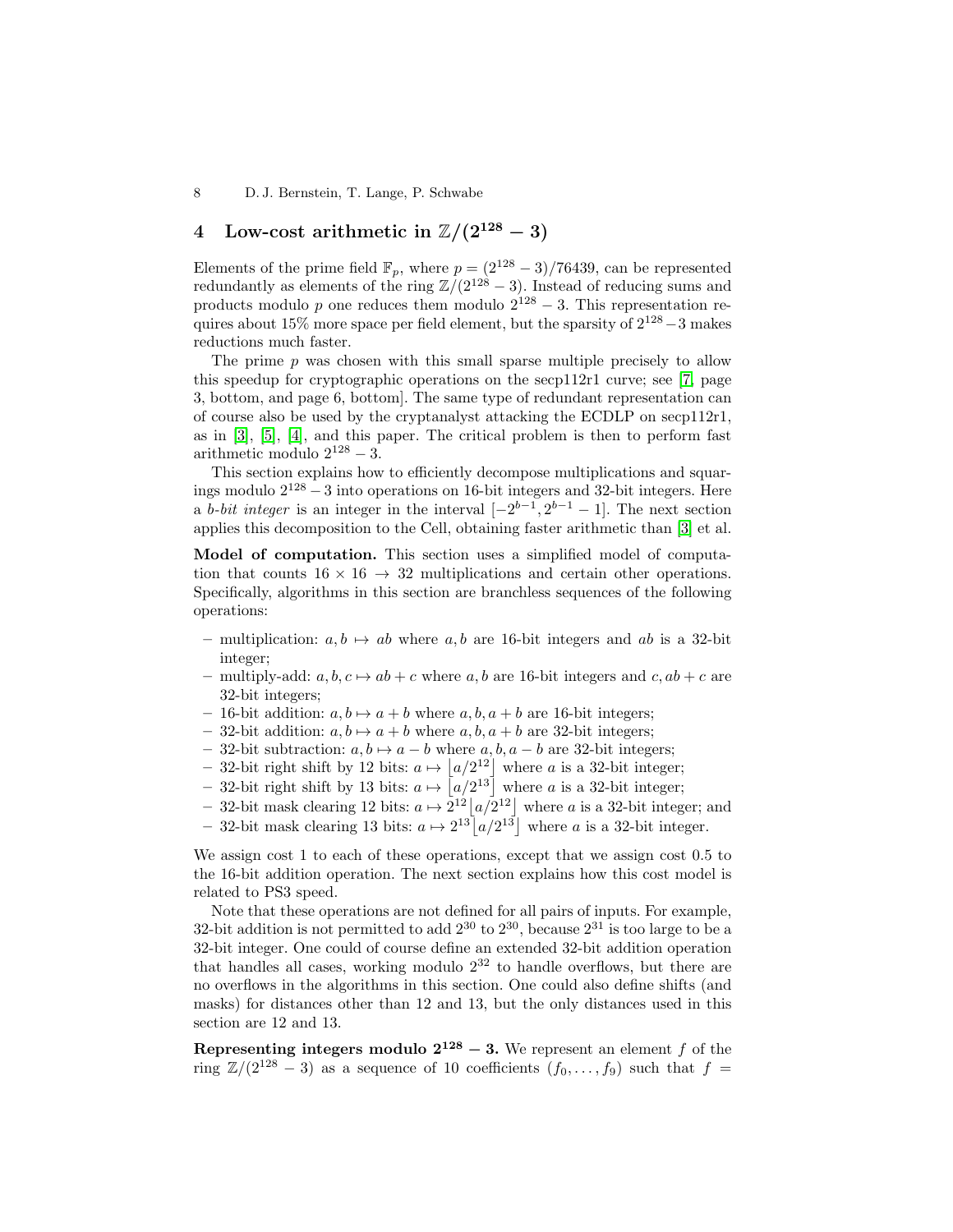$$
\sum_{0 \le i \le 9} f_i 2^{\lceil i \cdot 12.8 \rceil}; \text{ i.e.,}
$$
  

$$
f = f_0 + f_1 2^{13} + f_2 2^{26} + f_3 2^{39} + f_4 2^{52} + f_5 2^{64} + f_6 2^{77} + f_7 2^{90} + f_8 2^{103} + f_9 2^{116}.
$$

<span id="page-8-1"></span><span id="page-8-0"></span>Note that the exponents 0, 13, 26, 39, 52, 64, 77, 90, 103, 116 are not exactly evenly spaced. Our non-integer radix  $2^{12.8}$  follows the use of radix  $2^{25.5}$  by Bernstein in [\[2\]](#page-17-8), and follows ideas from Costigan and Schwabe in [\[8\]](#page-17-9) on making best use of SIMD instructions.

We call a coefficient  $f_i$  reduced if  $|f_i| \leq 1.01 \cdot 2^{12}$ . We call  $(f_0, \ldots, f_9)$  reduced if all coefficients are reduced.

Polynomial multiplication and polynomial reduction. It is easy to check that if  $f = \sum_{0 \le i \le 9} f_i 2^{\lceil i \cdot 12.8 \rceil}$  and  $g = \sum_{0 \le i \le 9} g_i 2^{\lceil i \cdot 12.8 \rceil}$  then the product  $fg$ equals  $\sum_{0 \le i \le 9} r_i 2^{\lceil i \cdot 12.8 \rceil}$  in  $\mathbb{Z}/(2^{128} - 3)$  where

$$
r_0 = f_0g_0 + 3(2f_9g_1 + 2f_8g_2 + 2f_7g_3 + 2f_6g_4 + f_5g_5 + 2f_4g_6 + 2f_3g_7 + 2f_2g_8 + 2f_1g_9),
$$
  
\n
$$
r_1 = f_1g_0 + f_0g_1 + 3(2f_9g_2 + 2f_8g_3 + 2f_7g_4 + f_6g_5 + f_5g_6 + 2f_4g_7 + 2f_3g_8 + 2f_2g_9),
$$
  
\n
$$
r_2 = f_2g_0 + f_1g_1 + f_0g_2 + 3(2f_9g_3 + 2f_8g_4 + f_7g_5 + f_6g_6 + f_5g_7 + 2f_4g_8 + 2f_3g_9),
$$
  
\n
$$
r_3 = f_3g_0 + f_2g_1 + f_1g_2 + f_0g_3 + 3(2f_9g_4 + f_8g_5 + f_7g_6 + f_6g_7 + f_5g_8 + 2f_4g_9),
$$
  
\n
$$
r_4 = f_4g_0 + f_3g_1 + f_2g_2 + f_1g_3 + f_0g_4 + 3( f_9g_5 + f_8g_6 + f_7g_7 + f_6g_8 + f_5g_9),
$$
  
\n
$$
r_5 = f_5g_0 + 2f_4g_1 + 2f_3g_2 + 2f_2g_3 + 2f_1g_4 + f_0g_5 + 3(2f_9g_6 + 2f_8g_7 + 2f_7g_8 + 2f_6g_9),
$$
  
\n
$$
r_6 = f_6g_0 + f_5g_1 + 2f_4g_2 + 2f_3g_3 + 2f_2g_4 + f_1g_5 + f_0g_6 + 3(2f_9g_7 + 2f_8g_8 + 2f_7g_9),
$$
  
\n
$$
r_7 = f_7g_0 + f_6g_1 + f_5g_2 + 2f_4g_3 + 2f_3g_4 + f_2g_5 + f_1g_6 + f_0g_7 + 3(2f_9g_8
$$

The factors of 2 arise from the uneven exponent spacing mentioned above: for example, the product of  $f_1 2^{13}$  and  $g_4 2^{52}$  is  $2f_1 g_4 2^{64}$ , contributing  $2f_1 g_4$  to  $r_5 2^{64}$ . The factors of 3 arise from reducing  $2^{128}$  in  $\mathbb{Z}/(2^{128}-3)$ .

If  $(f_0, \ldots, f_9)$  and  $(g_0, \ldots, g_9)$  are reduced then a sum of any 10 products of the form  $f_i g_i$  can be computed with cost 10: specifically, 1 multiplication followed by 9 multiply-add operations in any convenient order. The sums  $r_0, r_1, \ldots, r_9$ are slightly more expensive because of the extra factors of 2 and 3. We precompute  $3g_1, 3g_2, \ldots, 3g_9$  and  $2f_1, 2f_2, 2f_3, 2f_4, 2f_6, 2f_7, 2f_8, 2f_9$  (skipping  $2f_5$ ); recall that a 16-bit addition costs only 0.5, so these 26 additions cost only 13. Each  $r_i$  is then a sum of 10 products of known 16-bit quantities, costing 100, for a total cost of 113.

Each  $r_i$ , and each intermediate result in this multiplication algorithm, is bounded in absolute value by  $10 \cdot 3 \cdot 2 \cdot (1.01 \cdot 2^{12})^2 < 0.96 \cdot 2^{30}$ . The same algorithm also works if  $(f_0, \ldots, f_9)$  is a sum or difference of two reduced vectors while  $(g_0, \ldots, g_9)$  is reduced: then each result is bounded in absolute value by  $0.96 \cdot 2^{31}$ , still safely below  $2^{31}$ .

**Coefficient reduction.** The product coefficients  $r_0, r_1, \ldots, r_9$  constructed above are usually not reduced. Some extra work is required to compute a reduced product suitable for use as input to subsequent multiplications.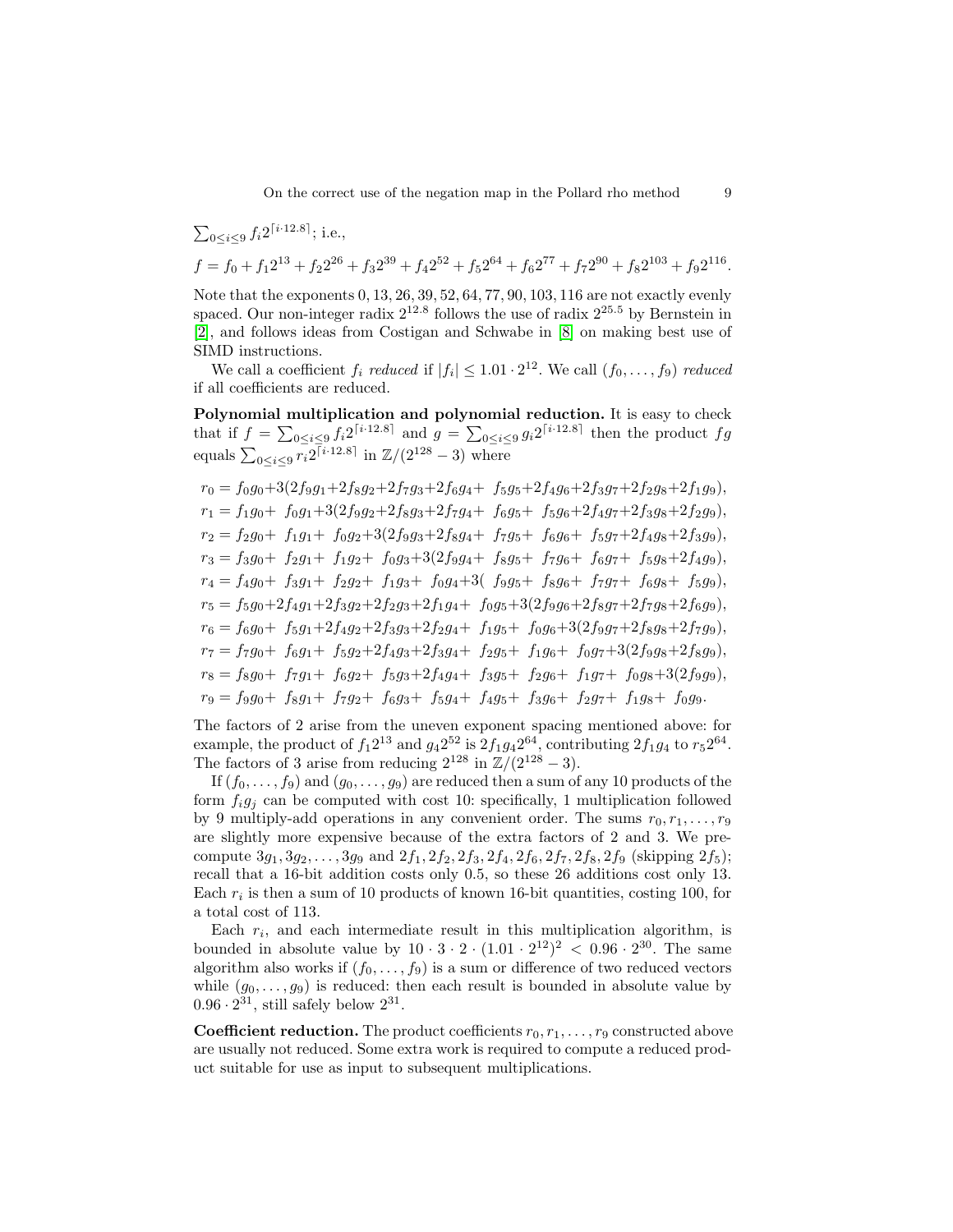For  $i \in \{0, 1, 2, 3, 5, 6, 7, 8\}$  we reduce  $r_i$  by carrying from  $r_i$  to  $r_{i+1}$ . This means changing  $(r_i, r_{i+1})$  into  $(r_i - 2^{13}c, r_{i+1} + c)$  where  $c = |(r_i + 2^{12})/2^{13}|$ . This leaves the sum  $r_i 2^{[i \cdot 12.8]} + r_{i+1} 2^{[(i+1) \cdot 12.8]}$  unaffected, and increases the maximum possible  $r_{i+1}$  only slightly, while guaranteeing that the new  $r_i$  is between  $-2^{12}$  and  $2^{12}$ . This costs 5: an addition, a right shift, a mask, another addition, and a subtraction.

We similarly reduce  $r_4$  by carrying from  $r_4$  to  $r_5$ . This has a slightly different definition, to accommodate the uneven spacing of exponents: it means changing  $(r_4, r_5)$  into  $(r_4 - 2^{12}c, r_5 + c)$  where  $c = |(r_4 + 2^{11})/2^{12}|$ . This guarantees that the new  $r_4$  is between  $-2^{11}$  and  $2^{11}$ .

The most expensive step is to reduce  $r_9$  by carrying from  $r_9$  to  $r_0$ . This means changing  $(r_9, r_0)$  into  $(r_9 - 2^{12}c, r_0 + 3c)$  where  $c = |(r_9 + 2^{11})/2^{12}|$ . This leaves  $r_0 + r_9 2^{116}$  unaffected modulo  $2^{128} - 3$ , while guaranteeing that the new  $r_9$  is between  $-2^{11}$  and  $2^{11}$ . This costs 7 rather than 5: the computation of 3c uses two extra additions.

We use the carry chain  $r_0 \rightarrow r_1 \rightarrow r_2 \rightarrow r_3 \rightarrow r_4 \rightarrow r_5 \rightarrow r_6 \rightarrow r_7 \rightarrow$  $r_8 \rightarrow r_9 \rightarrow r_0 \rightarrow r_1 \rightarrow r_2$ : we first carry from  $r_0$  to  $r_1$ , then from  $r_1$  to  $r_2$ , etc., then from  $r_9$  to  $r_0$ , then again from  $r_0$  to  $r_1$ , then again from  $r_1$  to  $r_2$ . Tracing the bounds on each  $r_i$  shows that the final  $r_2$  is reduced, and therefore that  $(r_0, r_1, \ldots, r_9)$  is reduced.

This carry chain costs 62. The complete multiplication algorithm, taking reduced representations of  $f$  and  $g$  as input and producing a reduced representation of  $fq$  as output, costs 175.

**Squaring.** Squaring in  $\mathbb{Z}/(2^{128} - 3)$  is very similar to multiplication except that several intermediate results are reused: for example,  $f_1g_0 + f_0g_1$  becomes just  $2f_0f_1$ . We begin with a cost-10 computation of  $2f_0, \ldots, 2f_9; 3f_5, \ldots, 3f_9;$  $6f_5, \ldots, 6f_9$ . We then obtain  $r_0, \ldots, r_9$  straightforwardly at cost 55, and apply the same carry chain as for multiplication. The complete squaring algorithm costs 127.

## 5 Fast iterations on the PlayStation 3

This section analyzes and optimizes the performance of rho iterations modulo  $p = (2^{128} - 3)/76439$  on the PS3. This optimization makes some changes to the iteration function; we take advantage of the flexibility of co-designing our iteration function with our arithmetic algorithms.

The Cell SPEs. The CPU in the PS3 is the Cell Broadband Engine. The main computational power of the Cell is in 8 Synergistic Processor Elements (SPEs). These SPEs are arranged around a central 64-bit PowerPC core. The PS3 makes only 6 of these SPEs available for computations.

<span id="page-9-2"></span><span id="page-9-1"></span><span id="page-9-0"></span>We report the performance that we achieve with 6 SPEs, leaving the central PowerPC core mostly idle. This does not make full use of the Cell—performing some iterations on the PowerPC core would noticeably reduce the overall computation time—but it simplifies comparisons: the speeds reported for the same ECDLP in [\[3\]](#page-17-0), [\[5\]](#page-17-1), and [\[4\]](#page-17-2) also left the central PowerPC core mostly idle.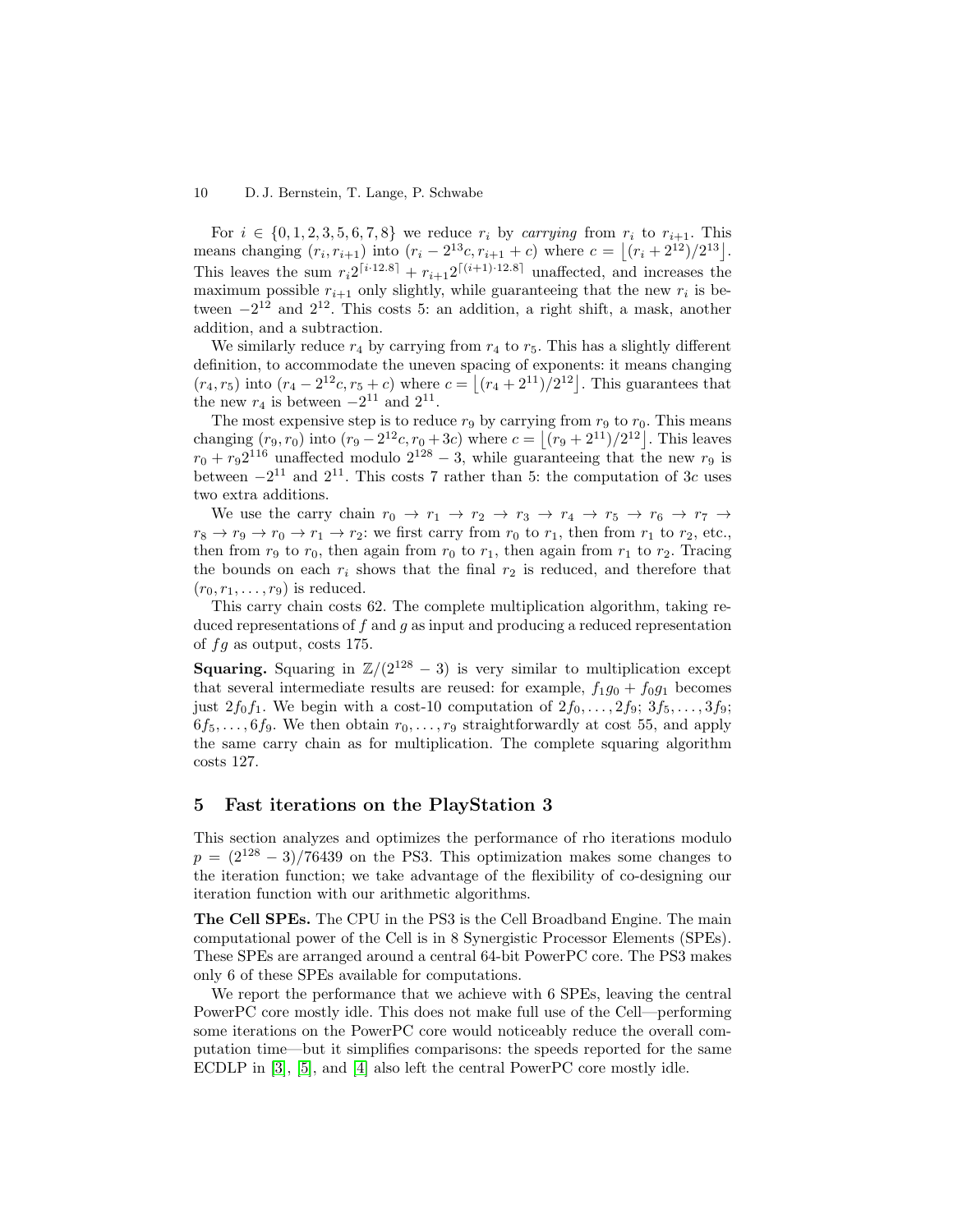Our implementation runs independently on each SPE. Each SPE has 256 KB of fast local storage; this storage holds all code and data, including a batch of parallel walks and a table of precomputed points. Communication between the SPE and main memory is very small in this algorithm: a few words of data for every million iterations. Performance is therefore determined almost completely by how well we make use of the computational power of the SPE.

<span id="page-10-1"></span><span id="page-10-0"></span>Arithmetic on the SPE. The following description summarizes only the SPE features that are relevant to our implementation. See [\[13\]](#page-18-6) and [\[19\]](#page-18-7) for more information about the SPE.

The SPE has a register file consisting of 128 128-bit vector registers. Typical arithmetic instructions are SIMD instructions operating on these registers as vectors of 4 independent 32-bit integers or vectors of 8 independent 16-bit integers. There is a multiplication instruction that multiplies 4 pairs of 16-bit integers in parallel, producing 4 32-bit integers. There is also a fused multiplyadd instruction that adds the results into another vector of 4 32-bit integers.

Each SPE cycle carries out at most one of these arithmetic instructions: i.e., 4 32-bit operations or  $8$  16-bit operations. An algorithm that costs  $n$  in the model of Section 4 therefore uses at least  $n/4$  cycles on the SPE. There are, however, several reasons that the SPE can take many more cycles than this:

- In-order execution. An arithmetic instruction must wait until 1 cycle after the previous arithmetic instruction in the program.
- Arithmetic latency. An instruction cannot begin until its results are ready. The result of an arithmetic instruction is not ready until several cycles later.
- Load latency. Loads are handled by a separate instruction pipeline but can still delay arithmetic instructions that use the load results.

There are also various function-call overheads, typically consuming 70 cycles per function call. One can eliminate these overheads by inlining and merging functions, but this also increases code size, putting pressure on the SPE's local storage.

Digitsliced multiplication on the SPE. We use 8-way vectorization of our iterations: we repeat our inputs, computations, and outputs 8 independent times. We store 8 independent elements of the ring  $\mathbb{Z}/(2^{128} - 3)$  in 10 128-bit vector registers  $r_0, \ldots, r_9$ , where coefficient i of ring element j is in 16-bit component j of register  $r_i$ . We convert each 16-bit operation into a 128-bit vector operation, and we convert each 32-bit operation into two 128-bit vector operations.

Scheduling instructions carefully then works around all arithmetic latency. The multiplication algorithm fits comfortably into the SPE registers: loads and stores are not a bottleneck. (Replacing 8-way vectorization with 16-way vectorization would remove the need for careful instruction scheduling but would put more pressure on registers and, more importantly, would cut in half the number of walks that fit easily into local storage without reshuffling.) The 32-bit results at the end of the algorithm are known to be reduced, so they fit into 16 bits; 10 extra instructions are required to shuffle the results into 10 vectors of 8 16-bit in-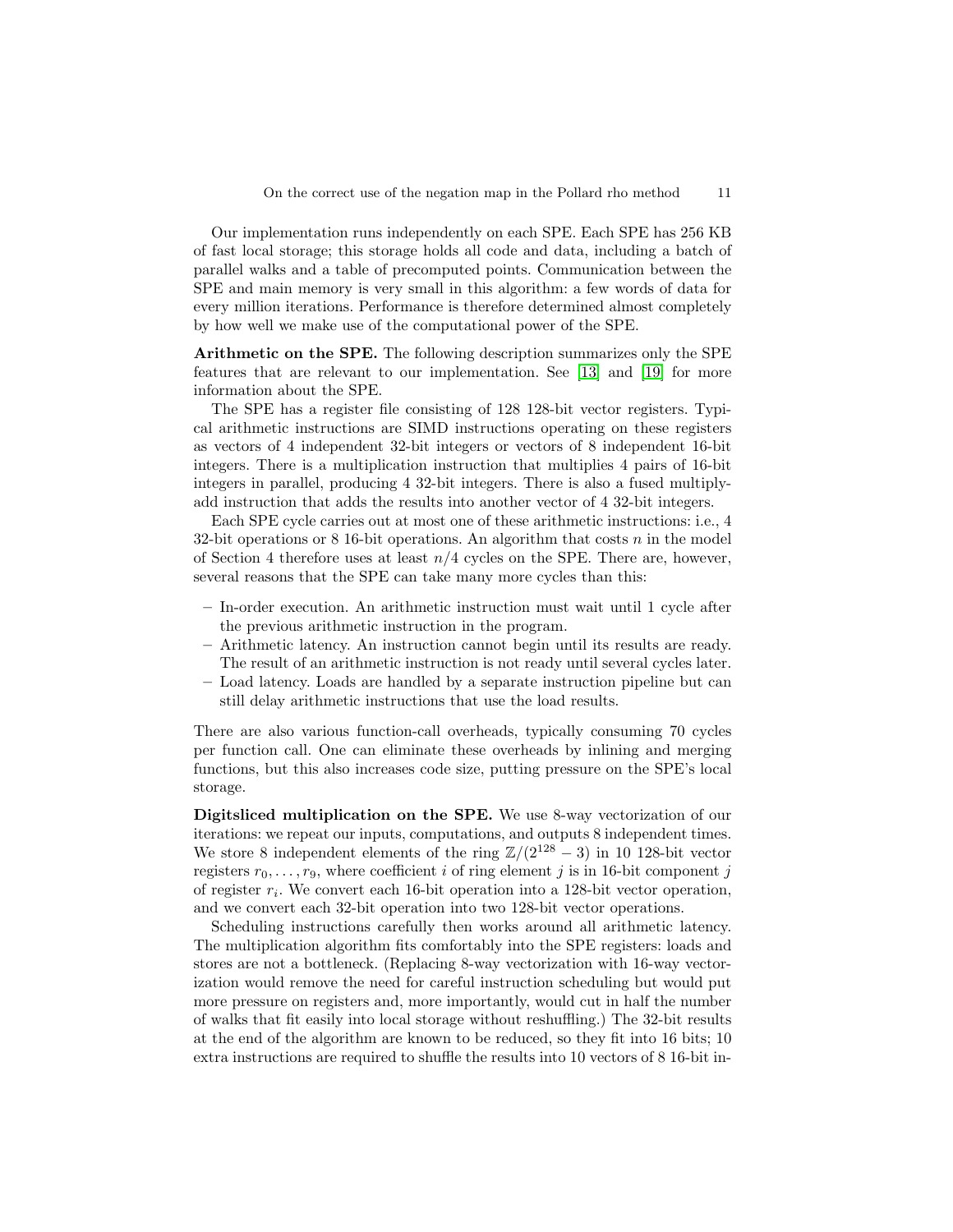tegers, but these extra instructions are handled by the SPE's load/store pipeline and are effectively free when they are interleaved with arithmetic instructions.

Overall our software for vectorized multiplication of 8 pairs of ring elements takes exactly 350 SPE arithmetic instructions, i.e., 43.75 arithmetic instructions per multiplication (1/4 of the cost 175 in the previous section). Our software for vectorized squaring of 8 ring elements uses exactly 254 SPE arithmetic instructions, i.e., 31.75 arithmetic instructions per squaring. Each of our iterations performs 5 multiplications and 1 squaring, in total consuming 250.5 arithmetic instructions, at least 250.5 cycles.

**Inversion.** To invert modulo  $p = (2^{128}-3)/76439$  we simply compute a  $(p-2)$ nd power. Our addition chain for  $p - 2$  uses 107 squarings and 32 multiplications. Essentially the same speed would also be achieved by an addition chain for the larger but sparser exponent  $2^{128} - 76443 = p - 2 + 76439(p - 1)$ , using 126 squarings and just 18 multiplications.

Of course, we actually perform 8 independent inversions in parallel, using 8 · 107 squarings and 8 · 32 multiplications modulo 2<sup>128</sup> − 3. Each inversion uses  $107 \cdot 31.75 + 32 \cdot 43.75 = 4797.25$  arithmetic instructions, consuming at least 4797.25 cycles.

Our 8-inversion function actually uses 43293 cycles, i.e., 5411.625 cycles per inversion. The gap is almost entirely explained by the overhead of 64 function calls, half to multiplication and half to an  $n$ -squaring function that computes  $r \leftarrow r^{2^n}$  for variable *n*.

<span id="page-11-1"></span>To reduce code size we rejected the possibility of more complicated Euclidtype inversion as used in [\[5\]](#page-17-1). In context (see below) inversion is already quite fast, only 6.6% of our final iteration cost.

Canonicalizing the y-coordinate. Redundant representations cause trouble for two parts of the algorithm stated in Section 3. First, because  $y \in \mathbb{F}_p$  has multiple representations, checking whether  $y \in \{0, 2, 4, \ldots, p-1\}$  is not a simple matter of inspecting the bottom bit of the representation of y. Second, because  $x \in \mathbb{F}_p$  has multiple representations, finding the hash of x is not a simple matter of extracting bits from the representation of  $x$ .

We address both problems by canonicalizing  $y$ . We use the canonicalized version of y to decide whether to negate y. Rather than canonicalizing and hashing  $x$ , we extract some bits from the canonicalized version of  $y$  as a table index. Note that there can be as many as 3 points having the same  $y$ -coordinate, but hashing all of those points to the same table index does not merge walks. We also use the canonicalized version of  $\eta$  to define distinguished points.

The most obvious way to canonicalize  $y$  is to replace it with  $y \mod p$ ; but reductions modulo p are expensive. We instead compute  $s = 76439y \mod (2^{128} -$ 3). One can think of this s as a unique representative y mod  $p$ , but represented as  $76439(y \mod p)$ . An alternative is to use Montgomery reduction to compute  $y \cdot 2^{-16} \pmod{p}$  with precomputed  $2^{-16} \pmod{p}$ , as in [\[4\]](#page-17-2).

<span id="page-11-0"></span>To compute s we multiply y by the cofactor  $76439$  and then perform a slightly longer reduction chain than the one we use after multiplication. The polynomialmultiplication step here, producing unreduced coefficients  $s_0, s_1, \ldots, s_9$ , uses only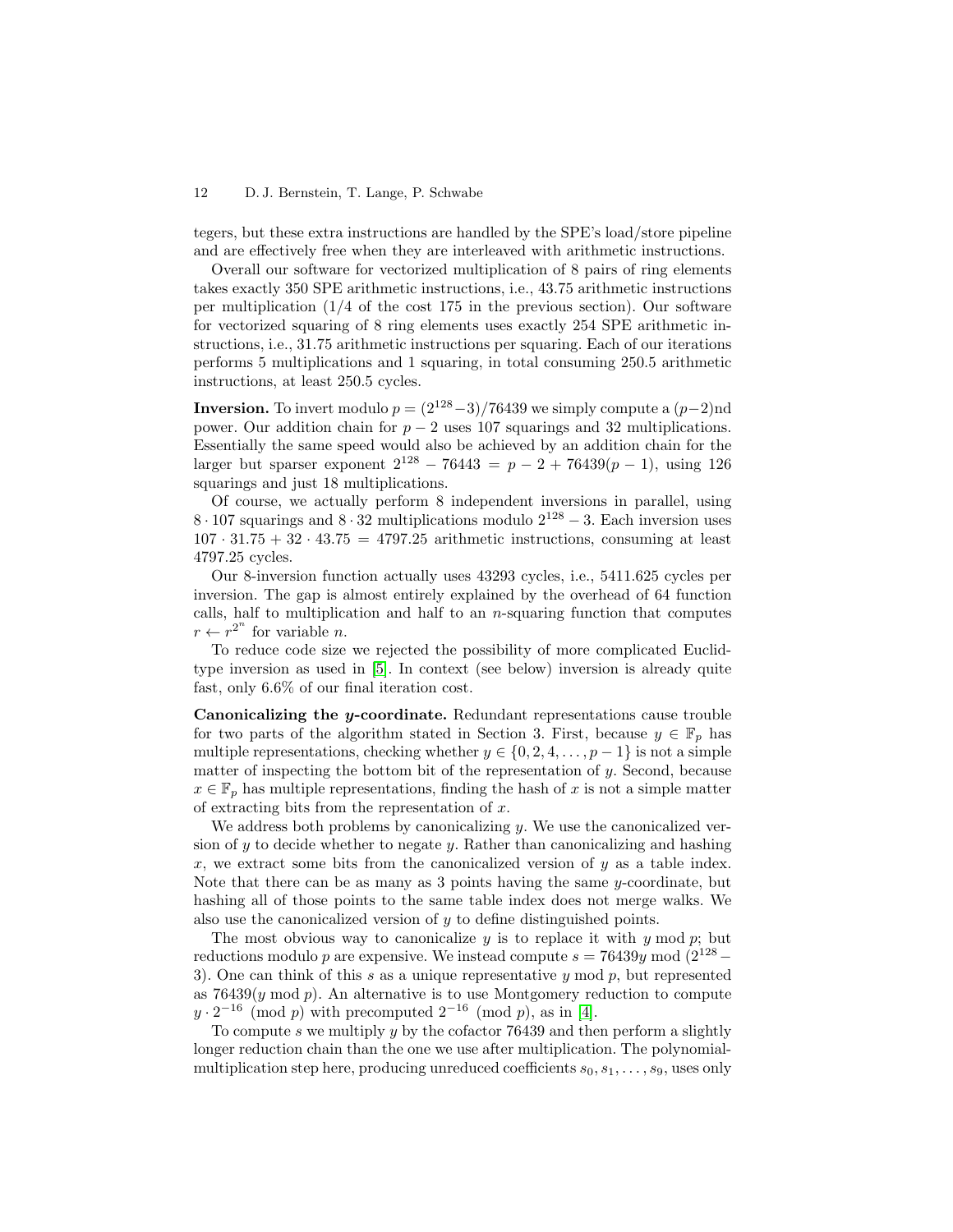5 arithmetic instructions (cost 20) instead of 25 (cost 100), because 76439 is represented in just two reduced coefficients:  $76439 = 2711 + 9 \cdot 2^{13}$ . The usual precomputations of  $3g_1$ ,  $2f_1$ , etc. also disappear: all we need are the constants  $5422 = 2 \cdot 2711$  and  $16266 = 6 \cdot 2711$ .

To reduce the result we carry  $s_6 \rightarrow s_7 \rightarrow s_8 \rightarrow s_9 \rightarrow s_0 \rightarrow s_1 \rightarrow s_2 \rightarrow$  $s_3 \rightarrow s_4 \rightarrow s_5 \rightarrow s_6 \rightarrow s_7 \rightarrow s_8 \rightarrow s_9 \rightarrow s_0 \rightarrow s_1$ . This uses 19.75 arithmetic instructions. The overall cost of canonicalization is 24.75 arithmetic instructions per iteration.

We do not claim that the resulting  $(s_0, s_1, \ldots, s_9)$  is *always* completely determined by the image of y in  $\mathbb{F}_p$ . What matters is that the probability of nonuniqueness for random  $y$ 's is so small that two colliding walks have negligible probability of diverging before they hit a distinguished point. We computerverified this as explained in Section 6.

Subtraction. The easy part of subtracting two ring elements is performing 10 subtractions of 16-bit integers. The problem is that the output is usually not reduced. Carries would reduce the output but would make subtraction much more expensive.

We use two standard techniques to avoid carries after subtractions. First, we skip unnecessary reductions before multiplications; recall from Section 4 that the multiplication algorithm can safely multiply f by  $g - g_2$ , where f, g, g<sub>2</sub> are reduced. The elliptic-curve addition formulas involve three subtractions of this type: the denominator  $x - x_2$ , which is multiplied by a reduced product inside Montgomery's batch-inversion method (except for one product at the beginning of a batch); the numerator  $y - y_2$ , which is multiplied by the reduced reciprocal of  $x - x_2$ ; and  $x_2 - x_3$ , which is multiplied by the reduced quotient  $\lambda$ .

Second, we combine multiply-reduce-subtract-reduce into multiply-subtractreduce. In particular, to compute  $\lambda^2 - x - x_2$ , we first add x to  $x_2$ , and then subtract the sum from  $\lambda^2$  before reducing the coefficients of  $\lambda^2$ . Similarly, we subtract  $y_2$  from  $\lambda(x_2 - x_3)$  before reducing the coefficients of  $\lambda(x_2 - x_3)$ . This makes the subtractions more expensive (32-bit instead of 16-bit), but still much less expensive than extra carries.

Overall these 6 subtractions use 10 arithmetic instructions: 5 instructions for 40 subtractions of 16-bit integers, and another 5 instructions for 20 subtractions of 32-bit integers.

Table lookups. Our iteration function uses a precomputed table of 2048 multiples of  $P$ . Each multiple uses 16 bytes for an  $x$ -coordinate and 16 bytes for a  $y$ -coordinate, for a total of 64 KB of local storage. If we were concerned with defining an iteration function to perform well on many platforms simultaneously then we would use a smaller table, say 16 KB, to avoid L1 cache misses on typical CPUs. However, the analysis in Section 3 shows that this would slightly increase the number of iterations. In this paper our goal is purely to maximize Cell performance, so we keep  $r = 2048$ .

Normally a precomputed x-coordinate in reduced form  $(x_0, x_1, \ldots, x_9)$  would occupy 20 bytes. We instead represent each precomputed  $x$ -coordinate in reduced form  $(x_0, x_1, \ldots, x_7, 0, 0)$ , stored as a contiguous 16-byte vector  $(x_0, x_1, \ldots, x_7)$ .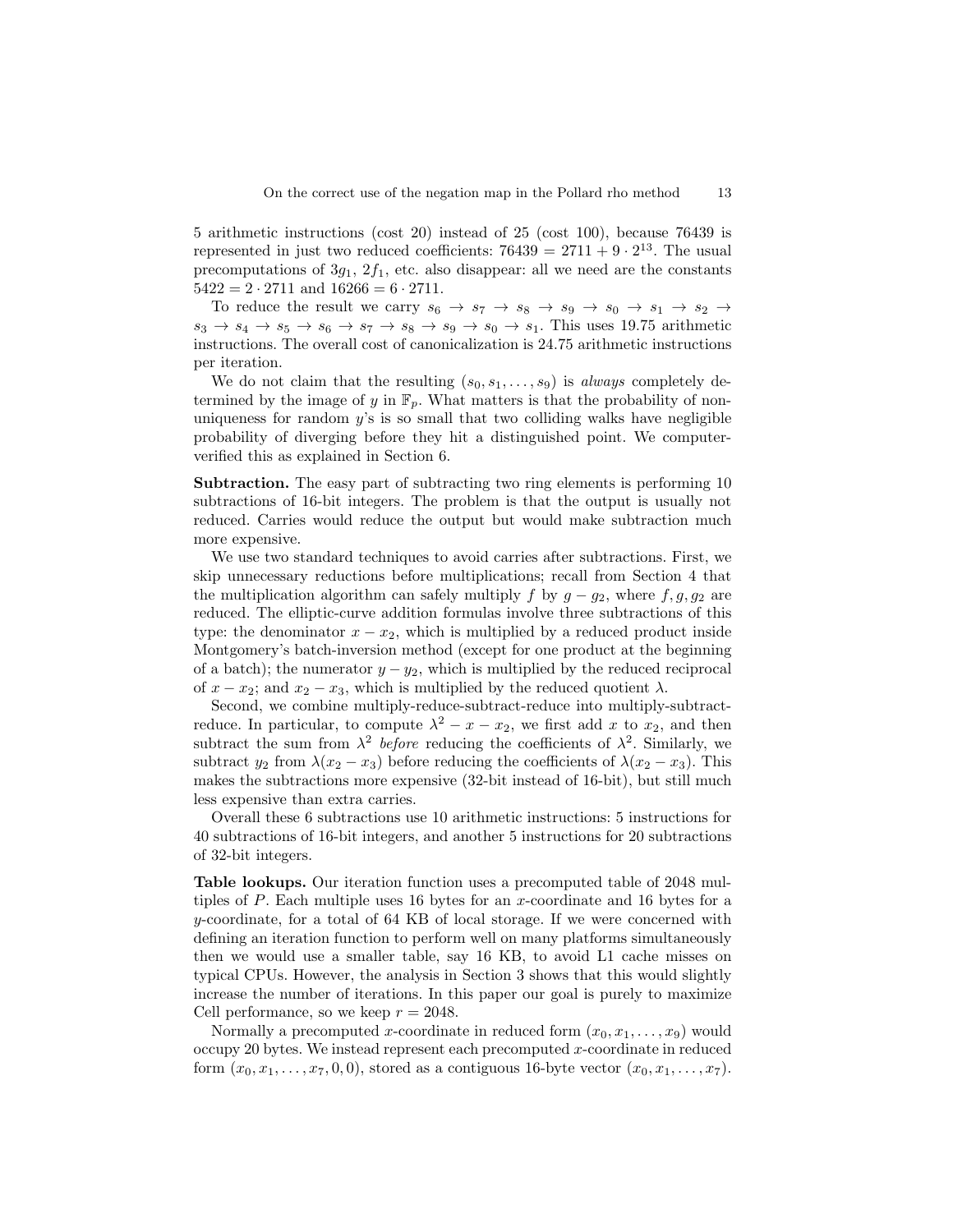Each y-coordinate is stored similarly. The final zeros mean that this representation is limited to approximately  $2^{103}$  different integers; it cannot handle all elements of  $\mathbb{Z}/(2^{128}-3)$ , or even all elements of  $\mathbb{F}_p$ . We find 2048 representable multiples of  $P$  by generating approximately 400 million random multiples of  $P$ ; this precomputation has negligible cost.

This table representation also allows lookups with very little arithmetic (but with many load/store instructions, which we carefully interleave with other computations), as explained in the following paragraph. We could further compress the table entries in several ways, but we are not aware of further compression techniques that avoid extra arithmetic. We comment that scaling the same type of precomputation to larger ECDLPs, squeezing the precomputed points as far as we can with a negligible precomputation, reduces the space for rho tables by asymptotically 25%.

The table entry for a point  $(x, y)$  has index  $s_0 \text{ mod } 2048$  where  $(s_0, s_1, \ldots, s_9)$ is the canonicalization of  $y$ . We perform 8 table lookups in parallel as follows. We perform one arithmetic instruction to obtain 8 parallel table indices; this instruction is a mask of the vector (2047, 2047, 2047, 2047, 2047, 2047, 2047, 2047) with a vector of canonicalizations. We shift the result left by 5 bits (since table entries have 32 bytes) to obtain 8 addresses in memory; this 128-bit shift is handled by the SPE's load/store pipeline. We then shuffle the result into 8 separate registers, perform  $8 \text{ x-coordinate loads}$ , and perform  $8 \text{ y-coordinate}$ loads. Finally we use 24 shuffle instructions to convert to digitsliced format.

Batching inversions. We use Montgomery's trick to batch the inversions in 224 independent iterations, replacing them by 669 multiplications and 1 inversion. This batching is on top of the 8-way parallelism of all of our arithmetic operations. Overall the SPE handles  $1792 = 224 \cdot 8$  walks at once. At each moment we watch 1/16th of the walks for fruitless cycles.

Each walk uses 70 bytes of storage: 20 for  $x$ , 20 for  $y$ , 20 for  $s$ , 8 for the seed used to start the walk, and 2 for a table index. Each watched walk uses an extra 102 bytes of storage: 20 for the first s to detect a cycle, 60 for the smallest  $(s, x, y)$  to escape a cycle, 20 as extra storage needed for conditional doubling, and 2 for a flag indicating whether the walk needs a doubling to escape a cycle. Overall the walks use  $1792(70 + 102/16) = 136864$  bytes of local storage.

Overall performance. The most important arithmetic instructions in each iteration are as follows:

- 5 multiplications: 218.75 arithmetic instructions (43.75 each);
- 1 squaring: 31.75 arithmetic instructions;
- 1 canonicalization: 24.75 arithmetic instructions;
- 6 subtractions: 10.00 arithmetic instructions;
- $-1/224$  inversion minus 3/224 multiplications:  $\approx 20.83$  arithmetic instructions.

These add up to 306.08 arithmetic instructions per iteration, implying a lower bound of 306.08 cycles per iteration for our software. Our software actually takes 362 cycles per iteration, about 18% more than this lower bound.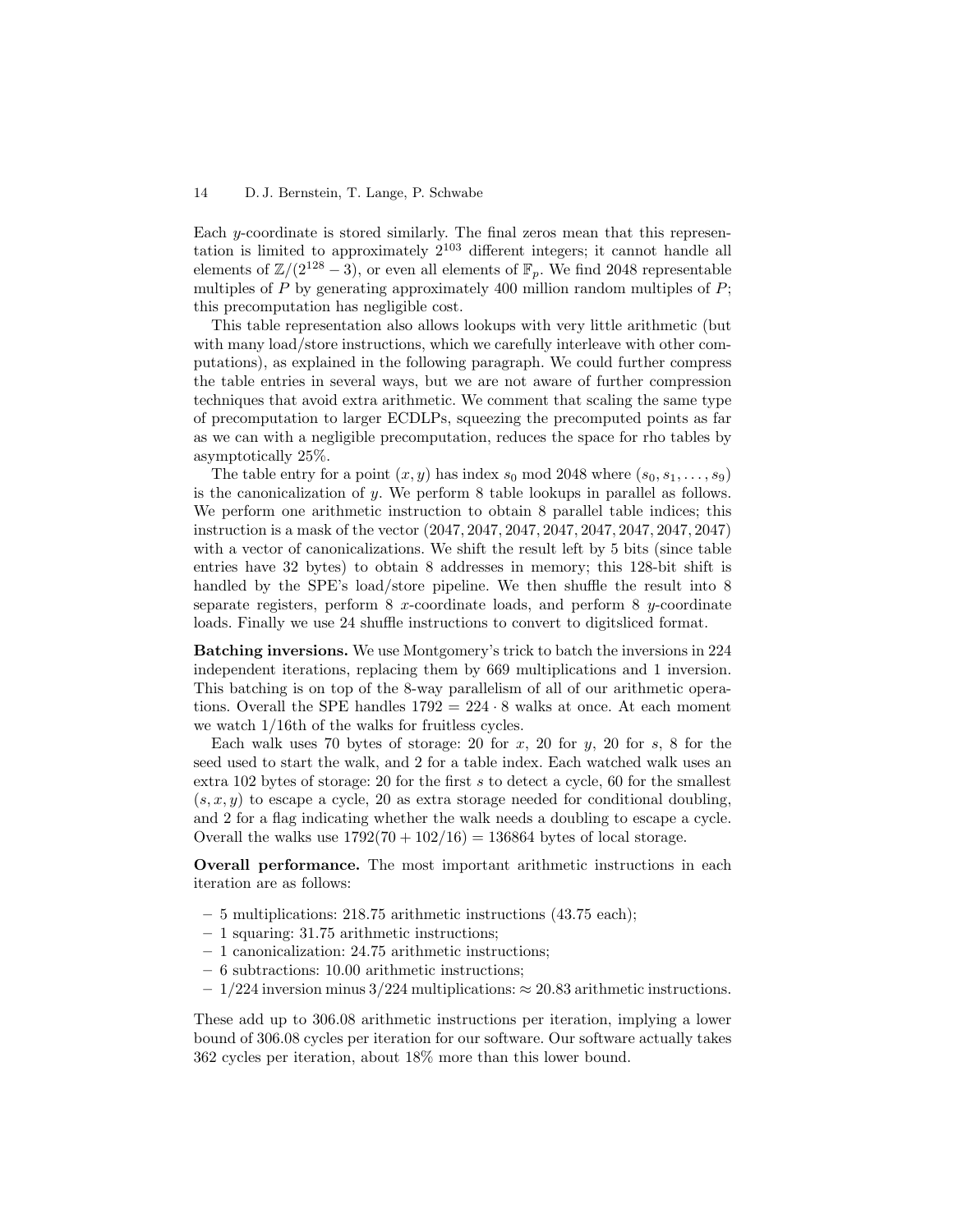Under 4% of the cycles per iteration are spent on operations that can be blamed on negation: specifically, negating s and y, detecting fruitless cycles, and resolving fruitless cycles by doubling. The rest of the gap between 306 and 362 is explained by detection of distinguished points, loop control, and function-call overhead.

There is, outside the iterations, an extra cost for communicating the occasional distinguished points that do appear (and in setting up replacement points). We made no effort to optimize this cost, since it is multiplied by the distinguishedpoint probability. With the rather large distinguished-point probability used in our experiments, namely  $2^{-20}$ , and with all 6 SPEs running in parallel and competing for communication resources, this cost effectively added 15 cycles to each iteration, slowing the computation down by about 4%. A smaller distinguishedpoint probability would reduce this penalty below 1%.

<span id="page-14-1"></span>Comparison to previous work. Bos, Kaihara, Kleinjung, Lenstra, and Montgomery state in [\[4,](#page-17-2) Appendix A] that they use 456 SPE cycles per iteration for the same ECDLP, including 322 cycles for 6 multiplications, 30 cycles for 6 subtractions, 12 cycles for  $1/400$  inversions, 24 cycles for canonicalization (with Montgomery reduction), and 68 cycles for miscellaneous overhead. Bos, Kaihara, and Montgomery report 453 cycles per iteration in [\[5,](#page-17-1) Section 5], with 318 cycles instead of 322 for the multiplications, and 69 cycles instead of 68 for the miscellaneous overhead.

<span id="page-14-7"></span><span id="page-14-6"></span><span id="page-14-4"></span><span id="page-14-3"></span><span id="page-14-2"></span>Each of our multiplications is faster than the multiplications in [\[4\]](#page-17-2) and [\[5\]](#page-17-1), by a factor of approximately 1.23. This speedup can be traced directly to our use of the non-integer radix  $2^{12.8}$ , while [\[4\]](#page-17-2) et al. used the conventional radix  $2^{16}$ . Most of our other operations are also faster than the operations in [\[4\]](#page-17-2). We pay a slight penalty for negation but overall gain the same factor of approximately 1.23 in the number of cycles per iteration. Our overall speedup in solving the ECDLP is much larger, because we use far fewer iterations, as discussed in Section 6.

## 6 Experimental results and evaluation

<span id="page-14-9"></span><span id="page-14-8"></span><span id="page-14-5"></span><span id="page-14-0"></span>We do not have access to the cluster of 1284 SPEs used for many months by the authors of  $[3], [4], [5],$  $[3], [4], [5],$  $[3], [4], [5],$  $[3], [4], [5],$  $[3], [4], [5],$  $[3], [4], [5],$  and  $[6]$ . However, a few SPEs at the Jülich and Barcelona supercomputer centers were enough for us to perform some reasonably large discrete-logarithm experiments, demonstrating clearly that our code works and runs at the expected speed. This section presents the details of our experiments.

Scaling elliptic-curve challenges without changing the prime. Our software is dedicated to the prime  $p = (2^{128} - 3)/76439$ , and is designed to break the ECDLP on the curve secp112r1 over  $\mathbb{F}_p$ . However, the same software works without modification for points P, Q on any curve of the form  $y^2 = x^3 - 3x + b$ over this  $\mathbb{F}_n$ .

By counting points on  $y^2 = x^3 - 3x + b$  for various b we found group orders having many different prime divisors. For example, there are points

- of prime order 1195174242772417 ≈ 1.0615 ·  $2^{50}$  on  $y^2 = x^3 - 3x + 238^2$ ;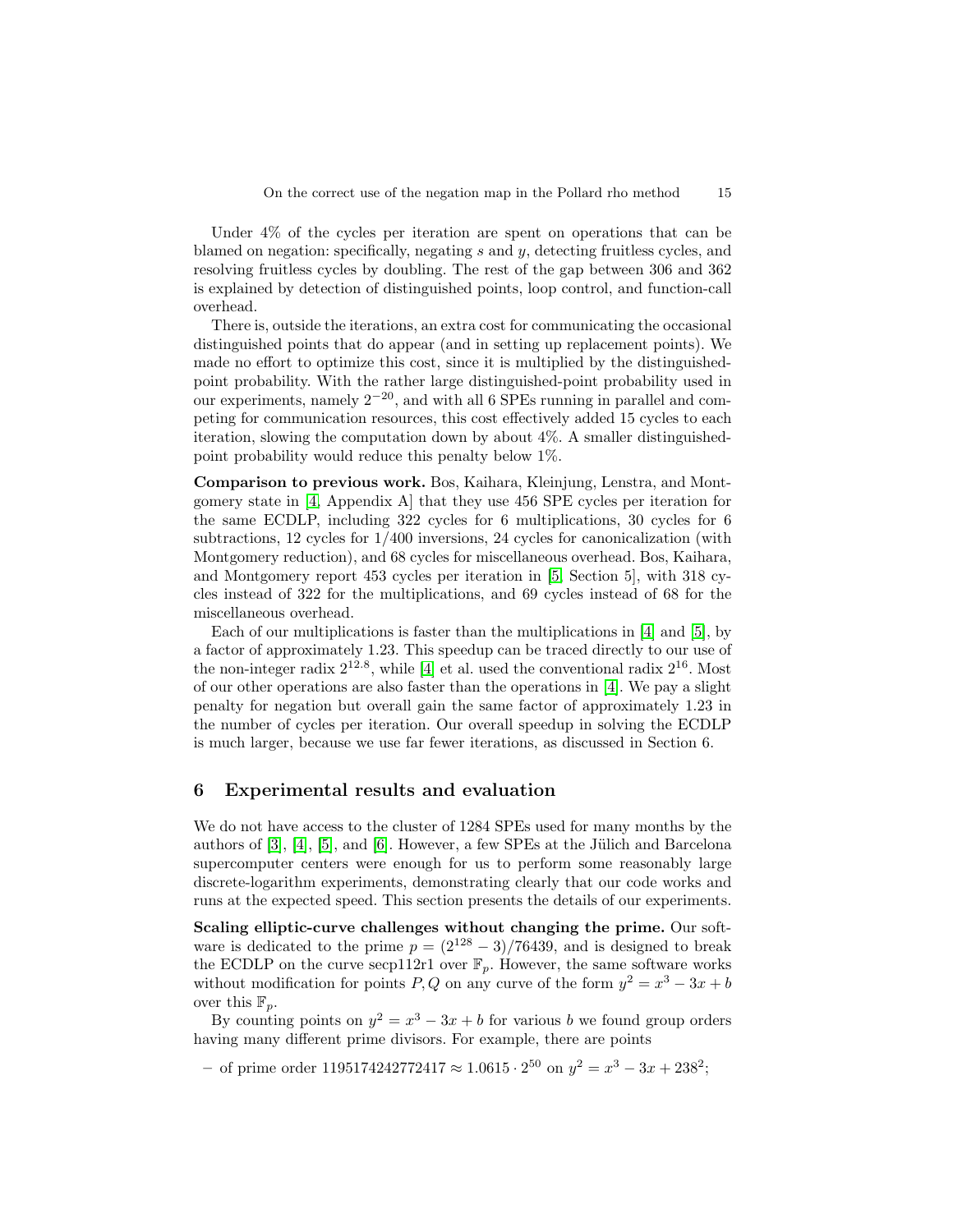- of prime order 36817627222637377 ≈ 1.0219 · 2<sup>55</sup> on  $y^2 = x^3 3x + 372^2$ ; and
- − of prime order 1186848158152955759 ≈ 1.0294 ·  $2^{60}$  on  $y^2 = x^3 3x + 240^2$ .

For each of these prime-order groups we generated a challenge  $P, Q$  and then repeatedly solved the challenge, collecting statistics on the distribution of the time needed to solve the challenge.

Distinguished points per second. We used the same distinguished-point property for all of the challenges, inspecting 20 bits of  $s_4$  and  $s_9$ . The probability of a point being distinguished is almost exactly  $2^{-20}$ .

We predicted that we would need slightly more than  $2^{20}$  iterations on average to find a distinguished point, for two reasons. The first reason is that a small percentage of the iterations are wasted by fruitless cycles, as discussed in Section 3. This percentage is under  $1\%$  and is independent of the group order  $\ell$ .

The second reason is that a walk can enter a long cycle that does not contain a distinguished point. We predicted that this would occur with probability roughly  $2^{40}/\ell$  for each seed, i.e., roughly once for every  $\ell/2^{40}$  seeds: certainly not an issue for a single-shot experiment with  $\ell \approx 2^{112}$ , but a serious concern for a careful statistical analysis studying many seeds with  $\ell \approx 2^{50}$ .

To prevent our software from running forever in case of long cycles, we added a few lines of code to abort each walk after approximately  $47 \cdot 2^{18}$  iterations. A walk that is not in a long cycle has probability only about  $2^{-17}$  of surviving for so many iterations and of therefore being aborted. We could also have modified our software to extract discrete logarithms from the long cycles, but there would have been no cryptanalytic benefit from doing so, since long cycles disappear as  $\ell$  grows.

We also reduced our batch size from 224 to 192 (watching 12 instead of 14) to make room in local storage for keeping track of various statistics. This made each iteration slightly slower, 366 cycles instead of 362 cycles. The extra cost of communicating distinguished points adds 15 cycles per iteration as discussed in the previous section, so we predicted that 6 SPEs running in parallel would produce  $6 \cdot 3.192 \cdot 10^9 / (381 \cdot 2^{20}) \approx 47.94$  distinguished points per second.

We ran 6 SPEs on the original curve secp112r1 and found 48134 distinguished points in 1000 seconds, with no aborted walks. We also ran various experiments on our 50-bit, 55-bit, and 60-bit challenge curves, and in each case found distinguished points at the expected rate. We found 1 aborted walk for every  $2^{12.9}$ distinguished points for the 55-bit challenge curve  $y^2 = x^3 - 3x + 372^2$  with  $\ell \approx 1.0219 \cdot 2^{55}$ .

The number of distinguished points needed for a discrete logarithm. We performed the following experiment for our 50-bit challenge. Take a seed, and find the corresponding distinguished point. Take the next seed, and find the corresponding distinguished point. Continue this process until finding two colliding distinguished points. Compute a discrete logarithm from this collision, and verify that it matches the secret scalar used to generate the challenge in the first place.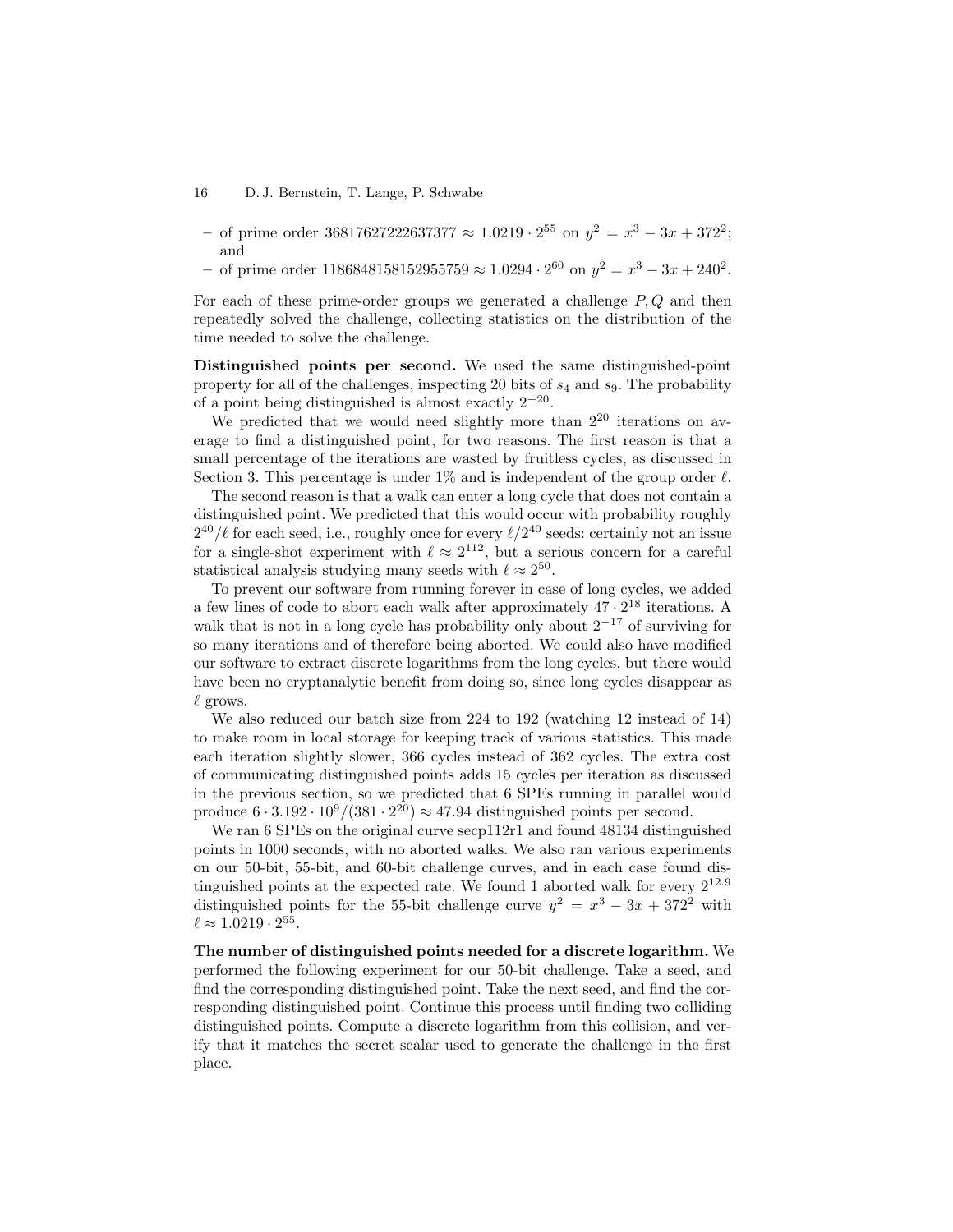Our software handles many seeds at once and produces distinguished points out of order, so we sorted the outputs back into the original order of seeds. Skipping this step would have introduced a bias into our experiment, favoring distinguished points that use relatively few iterations.

We then performed this experiment again, starting from the first seed that was not used in the first experiment. We continued in the same way through 32237 experiments, using disjoint seeds for each experiment. We did not verify the discrete logarithms for every experiment, but we verified it for a large random sample of experiments, and encountered no failures. The number of distinguished points used in the experiments was on average  $31.526 \approx 1.0789 \sqrt{\pi \ell / 4}/2^{20}$ , with standard deviation  $0.558\sqrt{\pi\ell/4}/2^{20}$ . The median was  $29 \approx 1.0565\sqrt{\ell \log 2}/2^{20}$ . A graph of the distribution of the number of distinguished points appears in the full version of this paper.

We then ran 257241 experiments for our 55-bit challenge. The number of distinguished points was on average  $163.37 \approx 1.0074 \sqrt{\pi l/4}/2^{20}$ , with standard deviation  $0.527\sqrt{\pi\ell/4}/2^{20}$ . The median was  $152 \approx 0.9977\sqrt{\ell \log 2}/2^{20}$ .

We similarly ran 33791 experiments for our 60-bit challenge. The number of distinguished points was on average  $920.36 \approx 0.9996\sqrt{\pi\ell/4}/2^{20}$ , with standard deviation  $0.525\sqrt{\pi\ell/4}/2^{20}$ . The median was  $864 \approx 0.9989\sqrt{\ell \log 2}/2^{20}$ .

Performance extrapolations. On the basis of these experiments we confidently predict that our software would solve the secp112r1 ECDLP in, on average, 37.3 years on a PS3, using  $2^{35.71}$  distinguished points, requiring under 1 terabyte of storage. Here  $2^{35.71}$  is calculated as  $\sqrt{\pi \ell/4}/2^{20}$  with  $\ell \approx p \approx 2^{128}/76439$ , and 37.3 is calculated as  $\sqrt{\pi \ell/4}/(2^{20} \cdot 47.94 \cdot 86400 \cdot 365.25)$ .

<span id="page-16-2"></span>The software runs in parallel on many PS3s without trouble, and will easily scale beyond the size of the cluster used in [\[5\]](#page-17-1). The computation time is inversely proportional to the number of machines, except for a few minutes at the end of the computation (by all machines while the final collision walks towards a distinguished point, and by a central machine recomputing the walks involved in the collision).

One can trivially reduce the storage and communication requirements by, e.g., a factor of 16 by changing the definition of distinguished points to use 24 bits instead of 20. This increases the final few minutes by a factor of 16, but it also saves almost 15 cycles of communication cost for each iteration, as discussed in the previous section, reducing the total time to just 35.6 years on a PS3.

Comparison to previous work. Our speed is directly comparable to, and almost twice as fast as, the speed previously reported by Bos, Kaihara, Kleinjung, Lenstra, and Montgomery.

<span id="page-16-3"></span><span id="page-16-1"></span><span id="page-16-0"></span>Specifically, [\[3,](#page-17-0) Appendix A] reports an expected number of " $\sqrt{\pi q/2} \approx 8.4$ .  $10^{16}$ " iterations to solve a secp112r1 ECDLP, with each iteration consuming 456 cycles, totalling "about 60 PS3 years". This iteration count (also appearing in [\[5,](#page-17-1) Section 5.3]) is slightly too optimistic: the additive walk in [\[3\]](#page-17-0) uses  $r = 16$ , creating a noticeable nonrandomness penalty of approximately  $1/\sqrt{1-1/16}$ .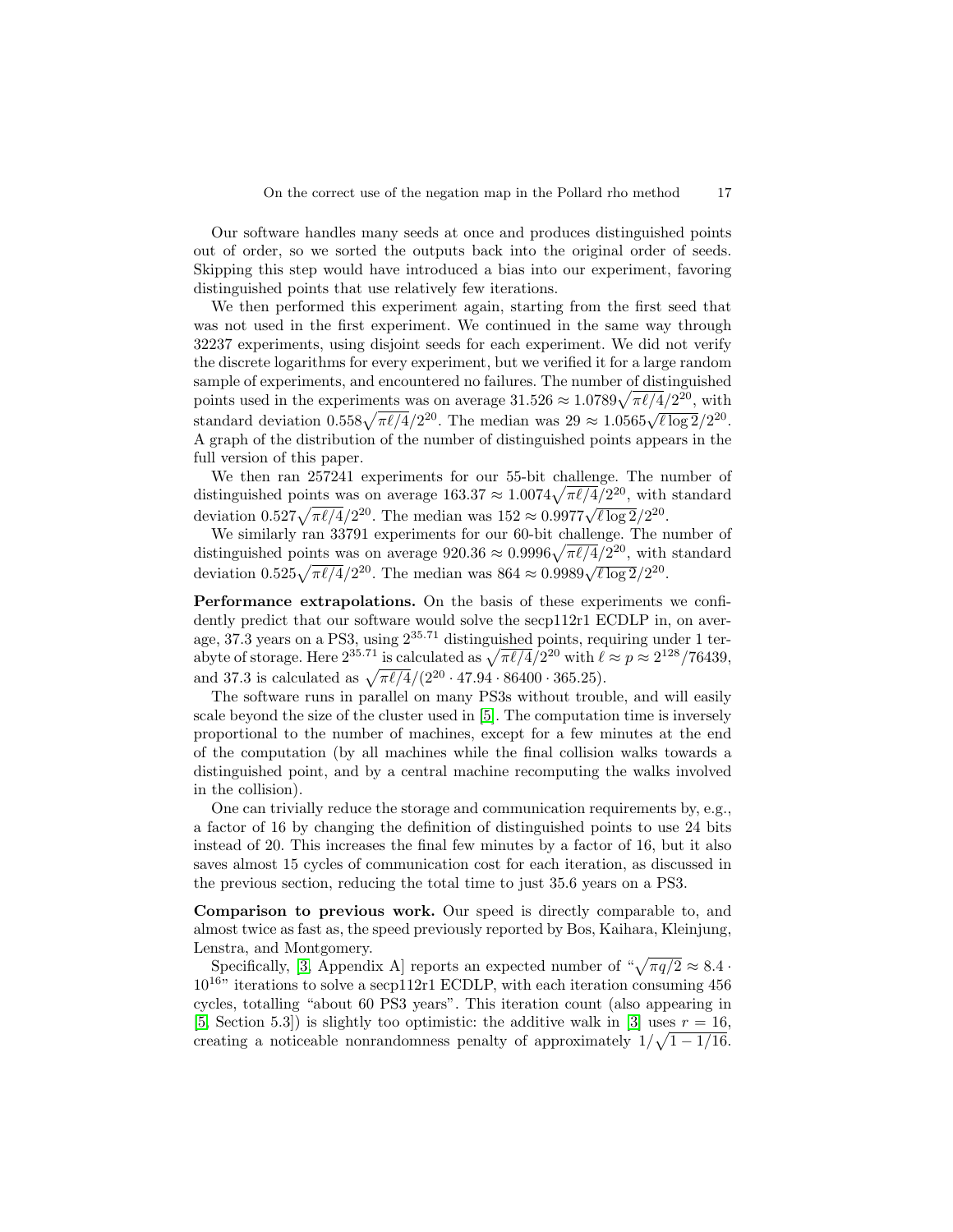The Cell runs at 3.192 GHz, so a better estimate is

$$
\frac{456\sqrt{\pi\ell/2}}{6\cdot 3.192\cdot 10^9\cdot 86400\cdot 365.25\cdot \sqrt{1-1/16}} \approx 65.16
$$

PS3 years. We have shown how to solve the same ECDLP using just 35.6 PS3 years.

#### References

- <span id="page-17-4"></span>[1] Daniel V. Bailey, Lejla Batina, Daniel J. Bernstein, Peter Birkner, Joppe W. Bos, Hsieh-Chung Chen, Chen-Mou Cheng, Gauthier Van Damme, Giacomo de Meulenaer, Luis Julian Dominguez Perez, Junfeng Fan, Tim Güneysu, Frank Gürkaynak, Thorsten Kleinjung, Tanja Lange, Nele Mentens, Ruben Niederhagen, Christof Paar, Francesco Regazzoni, Peter Schwabe, Leif Uhsadel, Anthony Van Herrewege, Bo-Yin Yang, Breaking ECC2K-130 (2010). URL: [http://](http://eprint.iacr.org/2009/541/) [eprint.iacr.org/2009/541/](http://eprint.iacr.org/2009/541/). Citations in this document:  $\S 2$ ,  $\S 2$ .
- <span id="page-17-13"></span><span id="page-17-8"></span>[2] Daniel J. Bernstein, Curve25519: new Diffie-Hellman speed records, in PKC 2006 [\[24\]](#page-18-8) (2006), 207–228. URL: <http://cr.yp.to/papers.html#curve25519>. Citations in this document: §[4.](#page-8-0)
- <span id="page-17-0"></span>[3] Joppe W. Bos, Marcelo E. Kaihara, Thorsten Kleinjung, Arjen K. Lenstra, Peter L. Montgomery, *PlayStation 3 computing breaks*  $2^{60}$  barrier; 112-bit prime ECDLP solved (2009). URL: [http://lacal.epfl.ch/112bit\\_prime](http://lacal.epfl.ch/112bit_prime). Citations in this document: §[1](#page-0-0), §[1,](#page-1-0) §[4](#page-7-0), §[4](#page-7-1), §[5,](#page-9-0) §[6](#page-14-0), §[6](#page-16-0), §[6.](#page-16-1)
- <span id="page-17-2"></span>[4] Joppe W. Bos, Marcelo E. Kaihara, Thorsten Kleinjung, Arjen K. Lenstra, Peter L. Montgomery, On the security of 1024-bit RSA and 160-bit elliptic curve cryptography: version 2.1 (2009). URL: <http://eprint.iacr.org/2009/389/>. Citations in this document: §[1,](#page-0-1) §[4](#page-7-2), §[5](#page-9-1), §[5,](#page-11-0) §[5](#page-14-1), §[5](#page-14-2), §[5,](#page-14-3) §[5](#page-14-4), §[6](#page-14-5).
- <span id="page-17-1"></span>Joppe W. Bos, Marcelo E. Kaihara, Peter L. Montgomery, Pollard rho on the PlayStation 3, Workshop record of SHARCS'09 (2009), 35-50. URL: [http://www.](http://www.hyperelliptic.org/tanja/SHARCS/record2.pdf) [hyperelliptic.org/tanja/SHARCS/record2.pdf](http://www.hyperelliptic.org/tanja/SHARCS/record2.pdf). Citations in this document: §[1,](#page-0-2) §[1](#page-1-1), §[4,](#page-7-3) §[5](#page-9-2), §[5](#page-11-1), §[5,](#page-14-6) §[5](#page-14-7), §[6](#page-14-8), §[6,](#page-16-2) §[6](#page-16-3).
- <span id="page-17-10"></span><span id="page-17-3"></span>[6] Joppe W. Bos, Thorsten Kleinjung, Arjen K. Lenstra, On the use of the negation map in the Pollard rho method, in ANTS 2010 [\[11\]](#page-18-9) (2010), 66–82. Citations in this document: §[1](#page-0-3), §[1,](#page-1-2) §[2](#page-4-0), §[2](#page-4-1), §[6.](#page-14-9)
- <span id="page-17-7"></span>[7] Certicom Research, SEC 2: Recommended elliptic curve domain parameters (2000). URL: [http://citeseerx.ist.psu.edu/viewdoc/download;jsessionid=](http://citeseerx.ist.psu.edu/viewdoc/download;jsessionid=53B19EF2A189CAA598D073BAAAAD959B?doi=10.1.1.128.27&rep=rep1&type=pdf) [53B19EF2A189CAA598D073BAAAAD959B?doi=10.1.1.128.27&rep=rep1&type=pdf](http://citeseerx.ist.psu.edu/viewdoc/download;jsessionid=53B19EF2A189CAA598D073BAAAAD959B?doi=10.1.1.128.27&rep=rep1&type=pdf). Citations in this document: §[4](#page-7-4).
- <span id="page-17-12"></span><span id="page-17-9"></span>[8] Neil Costigan, Peter Schwabe, Fast elliptic-curve cryptography on the Cell Broadband Engine, in Africacrypt 2009 [\[18\]](#page-18-10) (2009), 368–385. URL: [http://cryptojedi.](http://cryptojedi.org/users/peter/#celldh) [org/users/peter/#celldh](http://cryptojedi.org/users/peter/#celldh). Citations in this document: §[4](#page-8-1).
- <span id="page-17-11"></span><span id="page-17-5"></span>[9] Iwan M. Duursma, Pierrick Gaudry, François Morain, Speeding up the discrete log computation on curves with automorphisms, in Asiacrypt 1999 [\[14\]](#page-18-11) (1999), 103–121. Citations in this document: §[2](#page-4-2), §[2](#page-4-3).
- <span id="page-17-6"></span>[10] Robert P. Gallant, Robert J. Lambert, Scott A. Vanstone, *Improving the paral*lelized Pollard lambda search on anomalous binary curves., Mathematics of Computation 69 (2000), 1699–1705. Citations in this document:  $\S2$ .